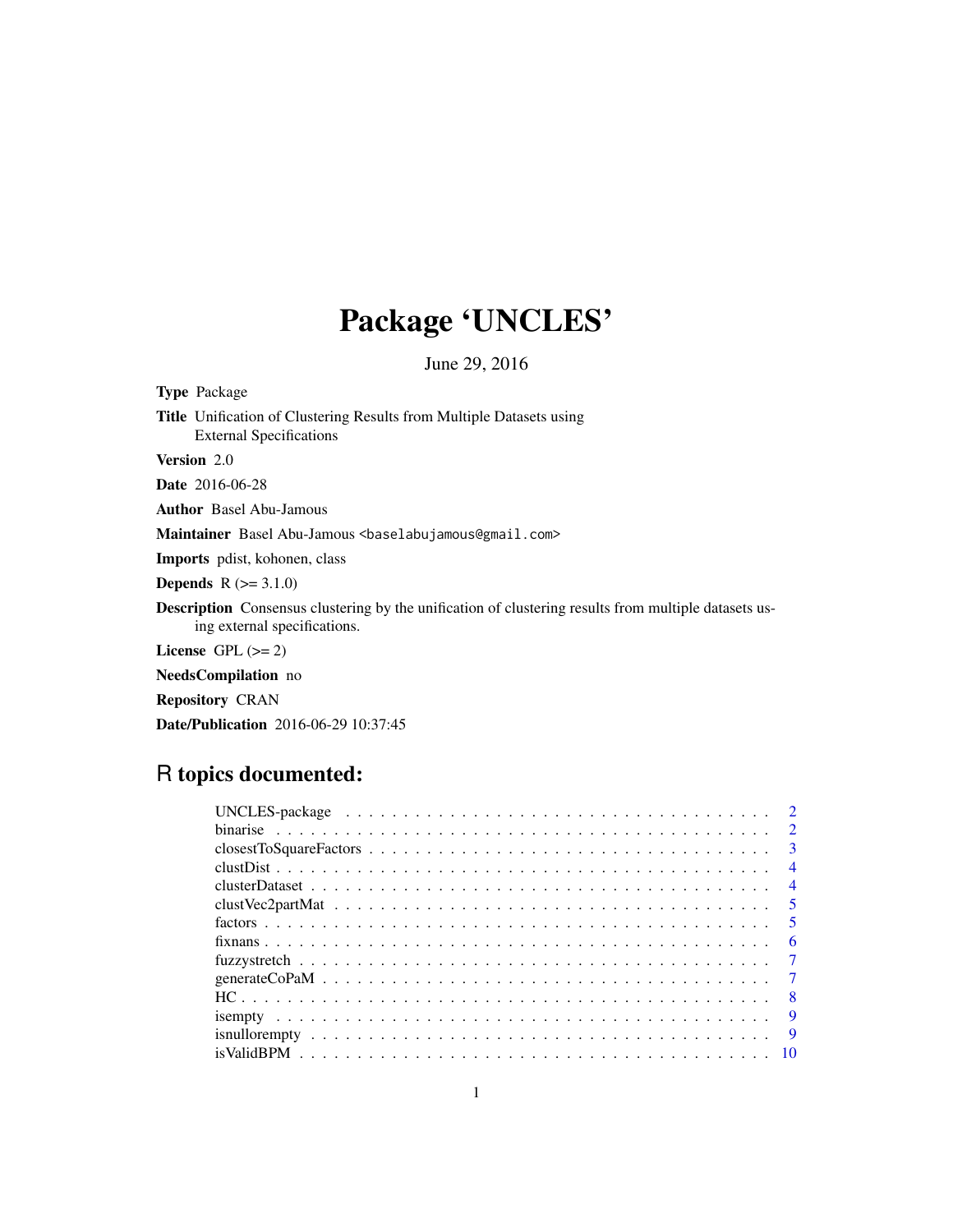#### <span id="page-1-0"></span>2 binarise

| Index |  |
|-------|--|

UNCLES-package *Unification of Clustering Results from Multiple Datasets using External Specifications*

#### Description

UNCLES package

#### Author(s)

Basel Abu-Jamous

binarise *Binarise*

#### Description

Binarise

#### Usage

binarise(U, K, technique = "DTB", parameter =  $0.0$ )

#### Arguments

U K technique parameter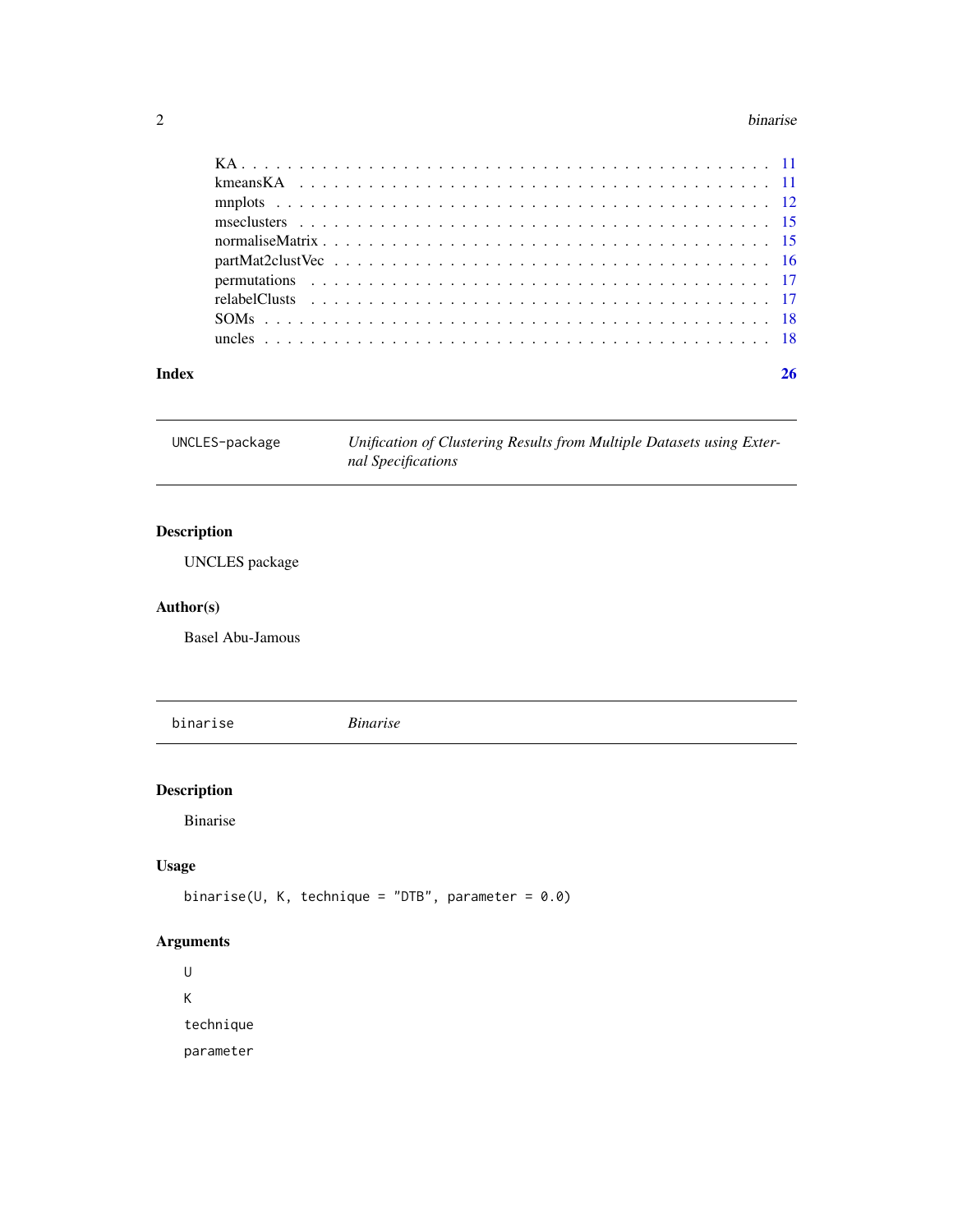#### <span id="page-2-0"></span>closestToSquareFactors 3

#### Examples

```
##---- Should be DIRECTLY executable !! ----
##-- ==> Define data, use random,
##--or do help(data=index) for the standard data sets.
## The function is currently defined as
function (U, K, technique, parameter)
{
   return(NULL)
  }
```

```
closestToSquareFactors
```
*closestToSquareFactors*

#### Description

Finds the two factors of (n), closest to its square root

#### Usage

```
closestToSquareFactors(n)
```
#### Arguments

n

```
##---- Should be DIRECTLY executable !! ----
##-- ==> Define data, use random,
##--or do help(data=index) for the standard data sets.
## The function is currently defined as
function (n)
{
   return(NULL)
 }
```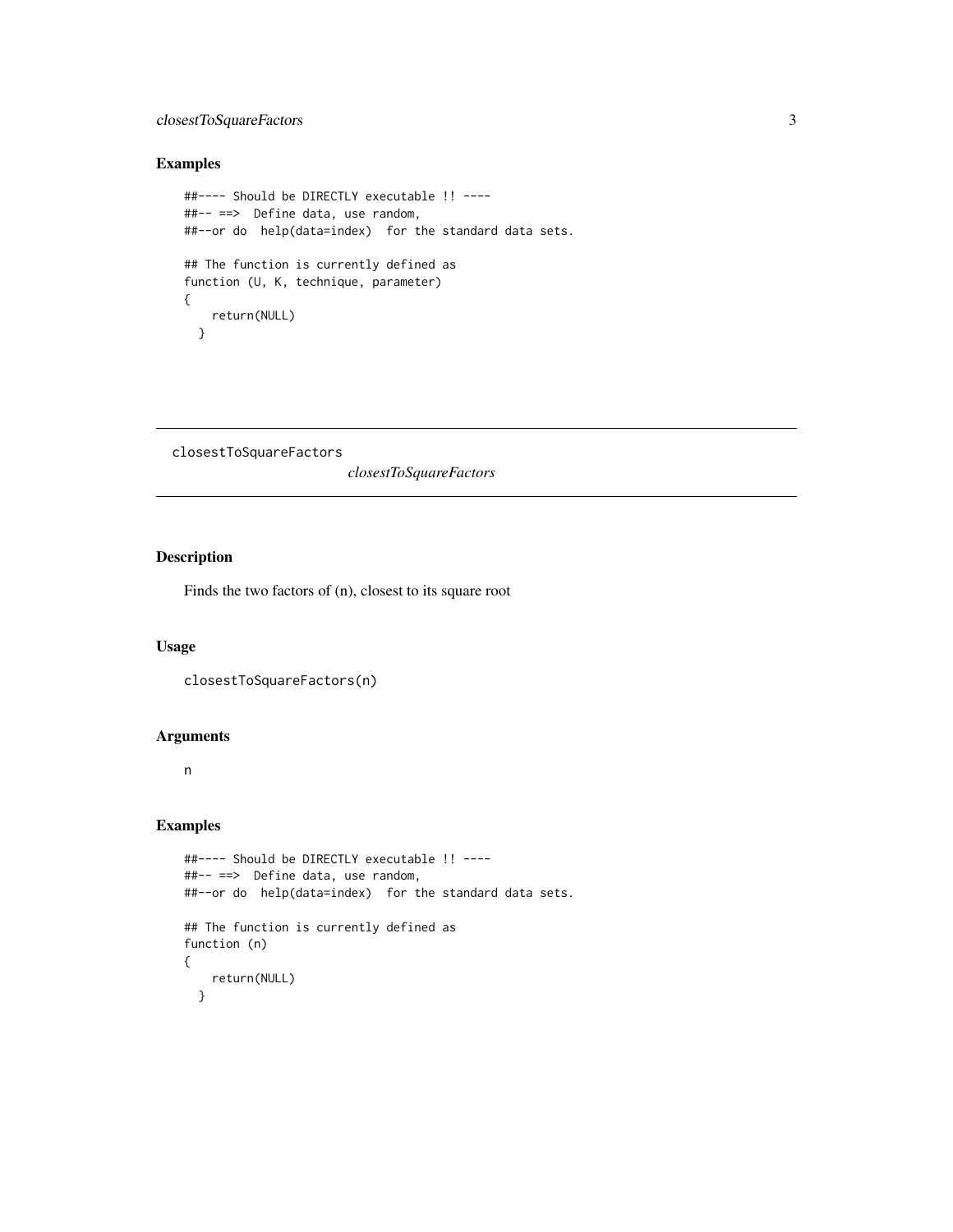<span id="page-3-0"></span>clustDist *clustDist*

#### Description

Find the distances between clusters

#### Usage

```
clustDist(U1, U2, X, criterion)
```
#### Arguments

U1  $U<sub>2</sub>$ X criterion

#### Examples

```
##---- Should be DIRECTLY executable !! ----
##-- ==> Define data, use random,
##--or do help(data=index) for the standard data sets.
## The function is currently defined as
function(U1, U2, X, criterion) {
   return(NULL)
}
```
clusterDataset *Cluster Dataset*

#### Description

Cluster a single dataset

#### Usage

```
clusterDataset(X, K, D = 0, methods = list(kmeansKA))
```
#### Arguments

X K D methods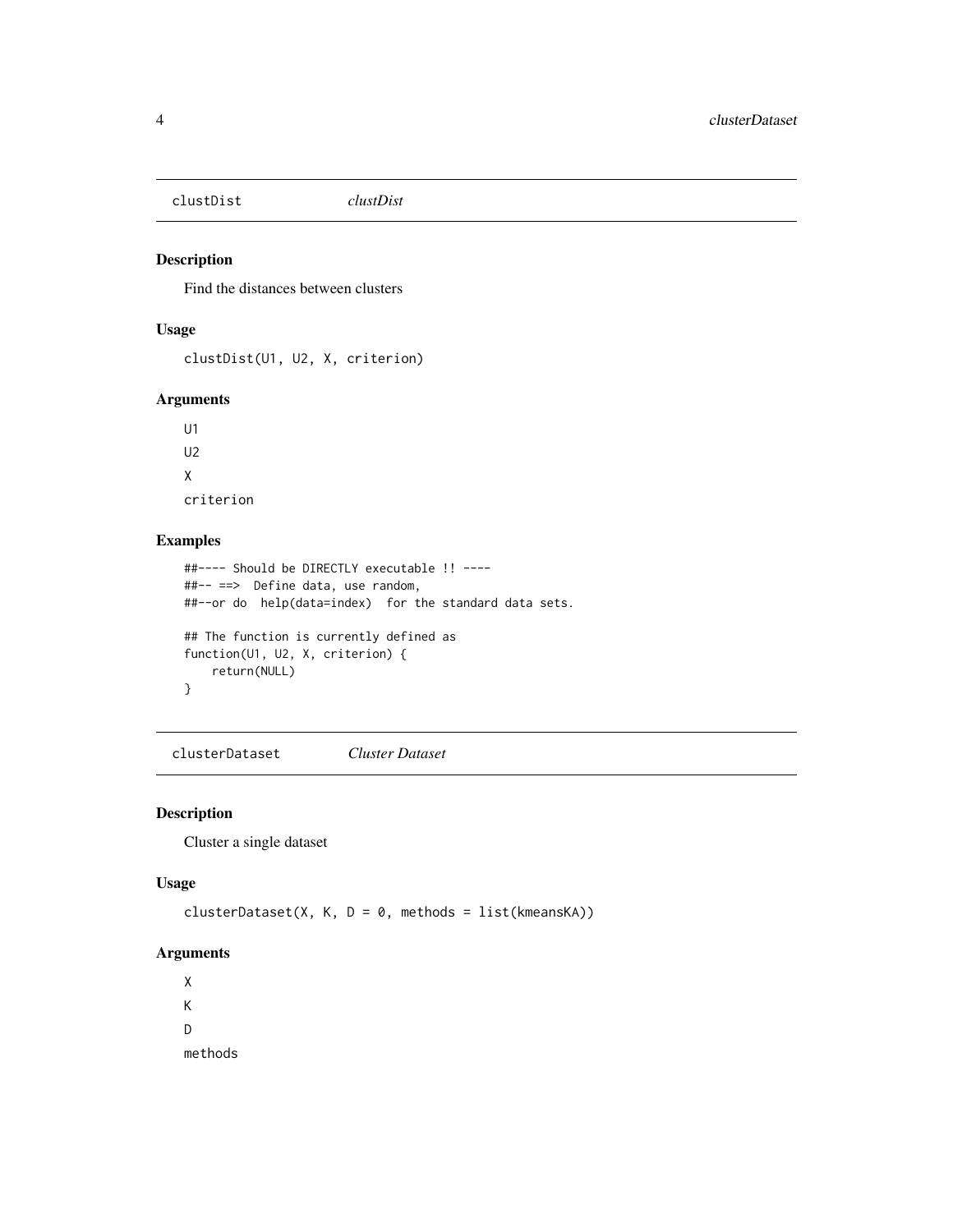#### <span id="page-4-0"></span>clustVec2partMat 5

#### Examples

```
##---- Should be DIRECTLY executable !! ----
##-- ==> Define data, use random,
##--or do help(data=index) for the standard data sets.
## The function is currently defined as
function (X, K, D = 0, methods = c("HC-Ward", "kmeans", "SOMs"))
{
   return(NULL)
  }
```
clustVec2partMat *clustVec2partMat*

#### Description

Converts a clustering result vector to a partition matrix

#### Usage

clustVec2partMat(C)

#### Arguments

C

#### Examples

```
##---- Should be DIRECTLY executable !! ----
##-- ==> Define data, use random,
##--or do help(data=index) for the standard data sets.
## The function is currently defined as
function(C) {
   return(NULL)
}
```
factors *factors*

#### Description

Find the factors of a number. If (primesonly) was true, it gives prime factors only. Otherwise, it gives all factors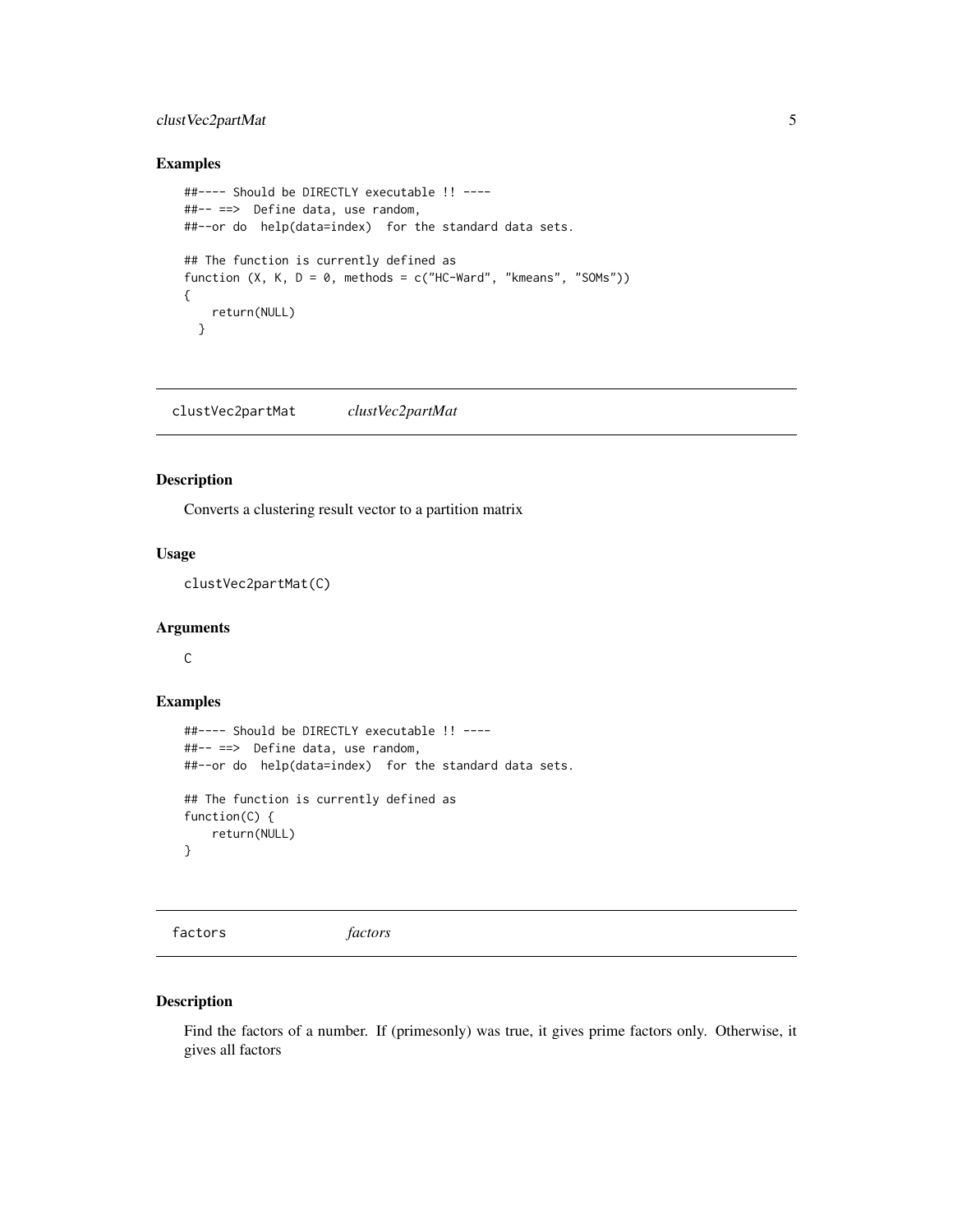<span id="page-5-0"></span>**6** fixnans

#### Usage

factors(n, primeonly = FALSE)

#### Arguments

n primeonly

#### Examples

```
##---- Should be DIRECTLY executable !! ----
##-- ==> Define data, use random,
##--or do help(data=index) for the standard data sets.
## The function is currently defined as
function (n, primeonly = FALSE)
{
   return(NULL)
  }
```
fixnans *Fixnans*

#### Description

Fixing the not a number (NaN) entries in a dataset

#### Usage

fixnans( $X$ , type = "spline")

#### Arguments

X

type

```
##---- Should be DIRECTLY executable !! ----
##-- ==> Define data, use random,
##--or do help(data=index) for the standard data sets.
## The function is currently defined as
function (X, type = "spline")
{
    return(NULL)
  }
```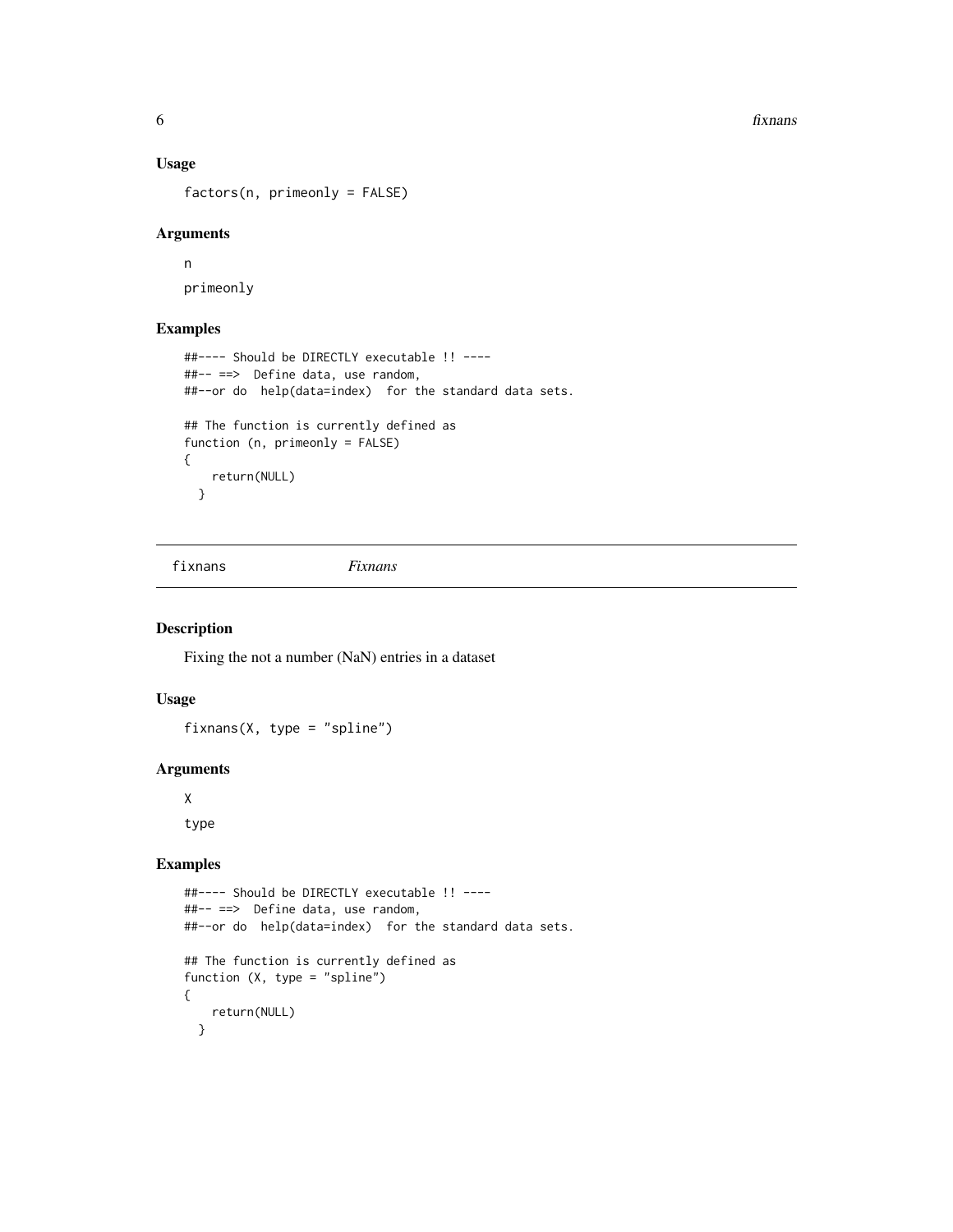<span id="page-6-0"></span>fuzzystretch *fuzzystretch*

#### Description

Stretches the fuzzy values in each row of the matrix X such the one stays one, zeros stays zero, x0 stays x0, values between zero and x0 decreased, and values between x0 and one increased.

If a vector was given for x0 then it should have elements with the same number of rows in X. If a single value of x0 was given then it is used for all of the rows of X.

The default value of x0 is the mean of the non-zero elements of the corresponding row, we recommend using this value because it preserve the criterion of (sum of fuzzy values for a single row is unity) to a good level.

#### Usage

fuzzystretch( $X, x0 = -1$ )

#### **Arguments**

X x0

#### Examples

```
##---- Should be DIRECTLY executable !! ----
##-- ==> Define data, use random,
##--or do help(data=index) for the standard data sets.
## The function is currently defined as
function (X, x0 = -1){
    return(NULL)
 }
```
generateCoPaM *Generate CoPaM*

#### Description

Generate a Consensus Partition Matrix (CoPaM) from partitions

#### Usage

```
generateCoPaM(U, relabel_technique, w, X, distCriterion, K, GDM)
```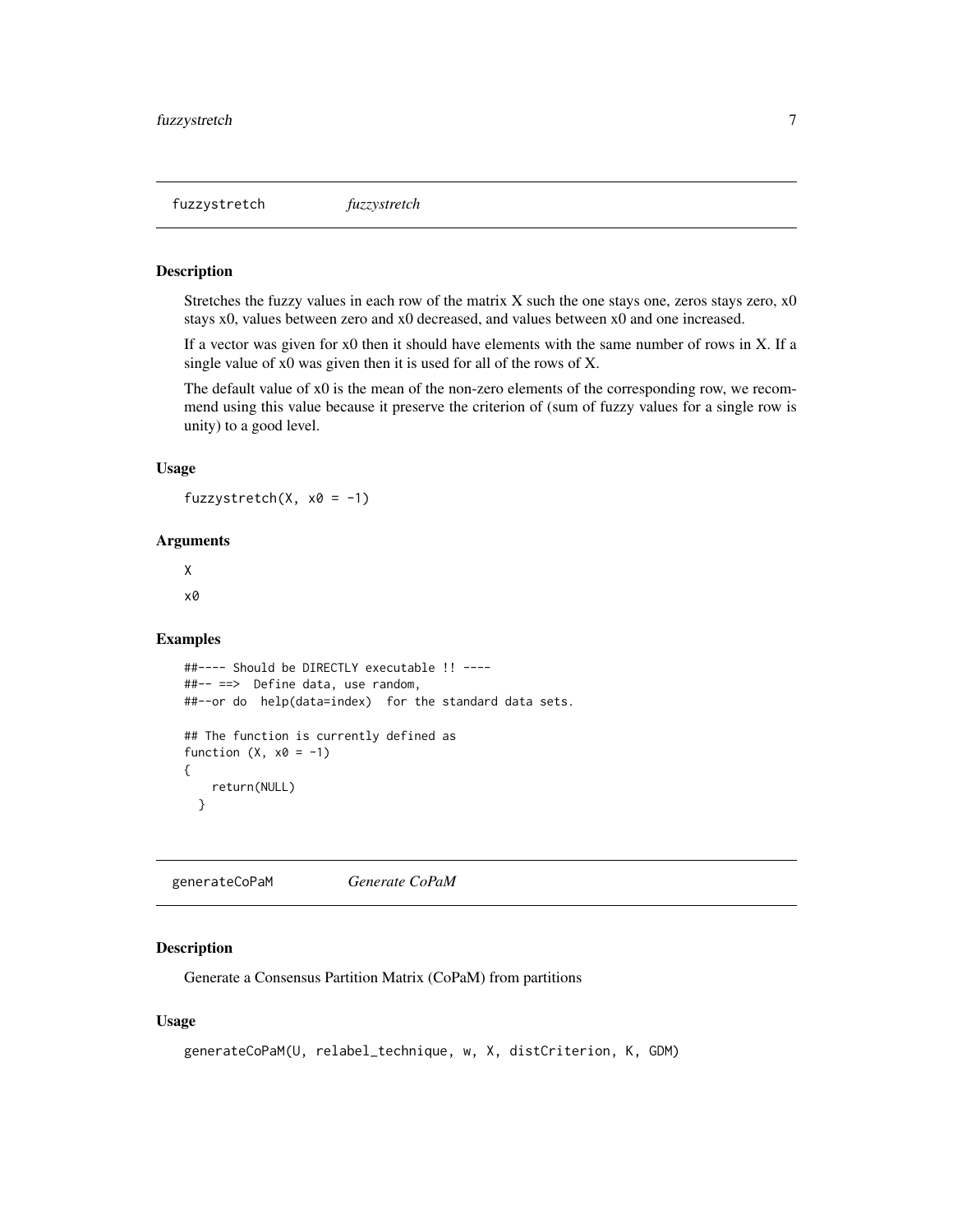<span id="page-7-0"></span>

#### Arguments

 $\cup$ relabel\_technique

w X distCriterion K GDM

#### Examples

```
##---- Should be DIRECTLY executable !! ----
##-- ==> Define data, use random,
##--or do help(data=index) for the standard data sets.
## The function is currently defined as
function (U, relabel_technique = "minmin", w = numeric(), X = numeric(),
   distCriterion = "direct_euc", K = 0, GDM = numeric())
{
   return(NULL)
  }
```
HC *HC*

#### Description

Perform hierarchical clustering

#### Usage

```
HC(X, K, distancemetric = "euclidean", method = "ward.D2")
```
#### Arguments

### X

K

|        | distancemetric Any distance method which can be used by the function "dist"<br>Default: "euclidean"                                                                                                                 |
|--------|---------------------------------------------------------------------------------------------------------------------------------------------------------------------------------------------------------------------|
| method | The hierarchical clustering method / algorithm. Acceptable values are: "ward.D",<br>"ward.D2", "single", "complete", "average" $(=UPGMA)$ , "mcquitty" $(=WPGMA)$ ,<br>"median" $(=WPGMC)$ or "centroid" $(=UPGMC)$ |
|        | Default: "ward.D2"                                                                                                                                                                                                  |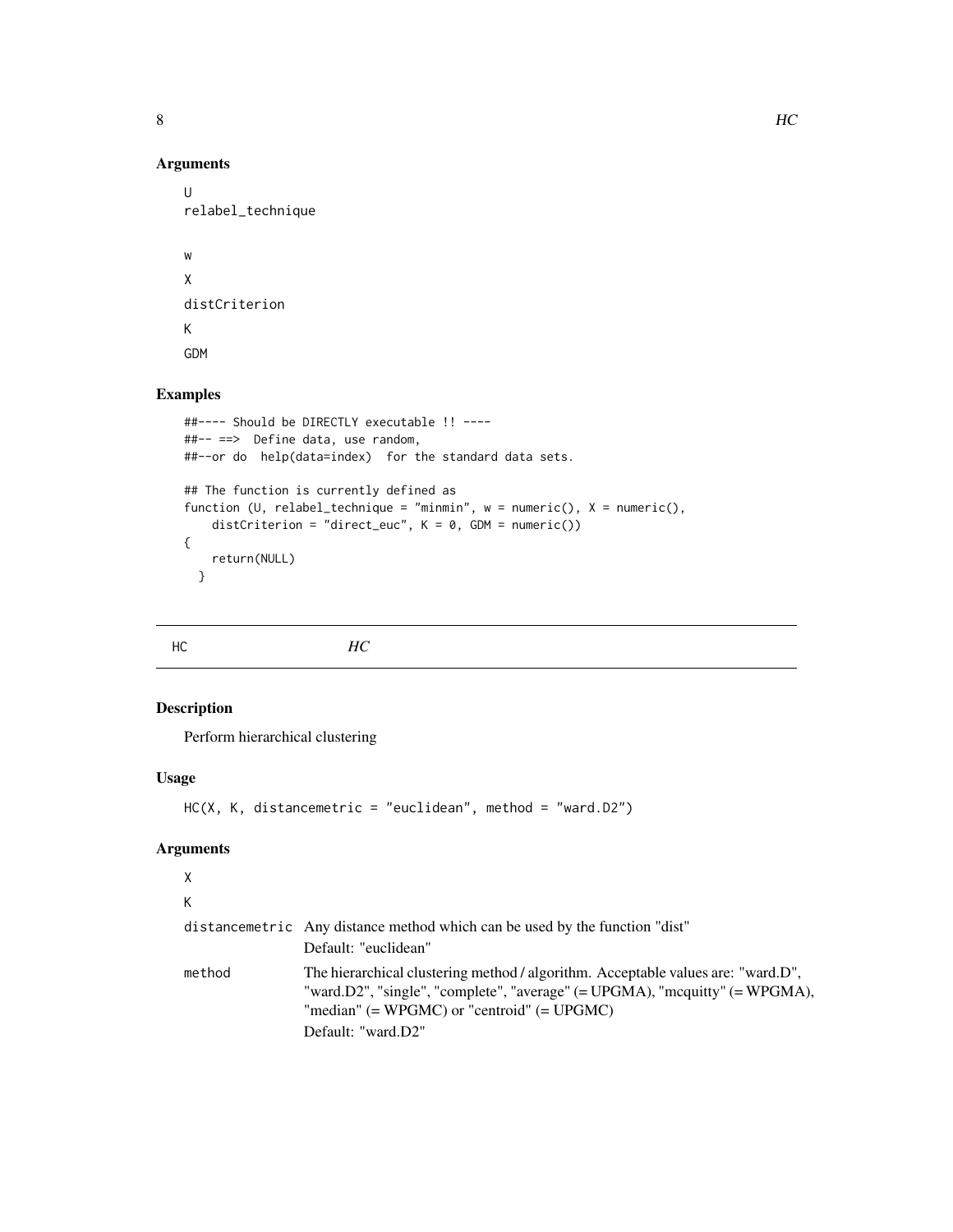<span id="page-8-0"></span>isempty *isempty*

#### Description

Checks if the input matrix, vector, or list X is empty

#### Usage

isempty(X)

#### Arguments

X

#### Examples

```
##---- Should be DIRECTLY executable !! ----
##-- ==> Define data, use random,
##--or do help(data=index) for the standard data sets.
## The function is currently defined as
function (X)
{
   return(NULL)
  }
```
isnullorempty *isnullorempty*

#### Description

Checks if the input matrix, vector, or list X is NULL or empty

#### Usage

```
isnullorempty(X)
```
#### Arguments

X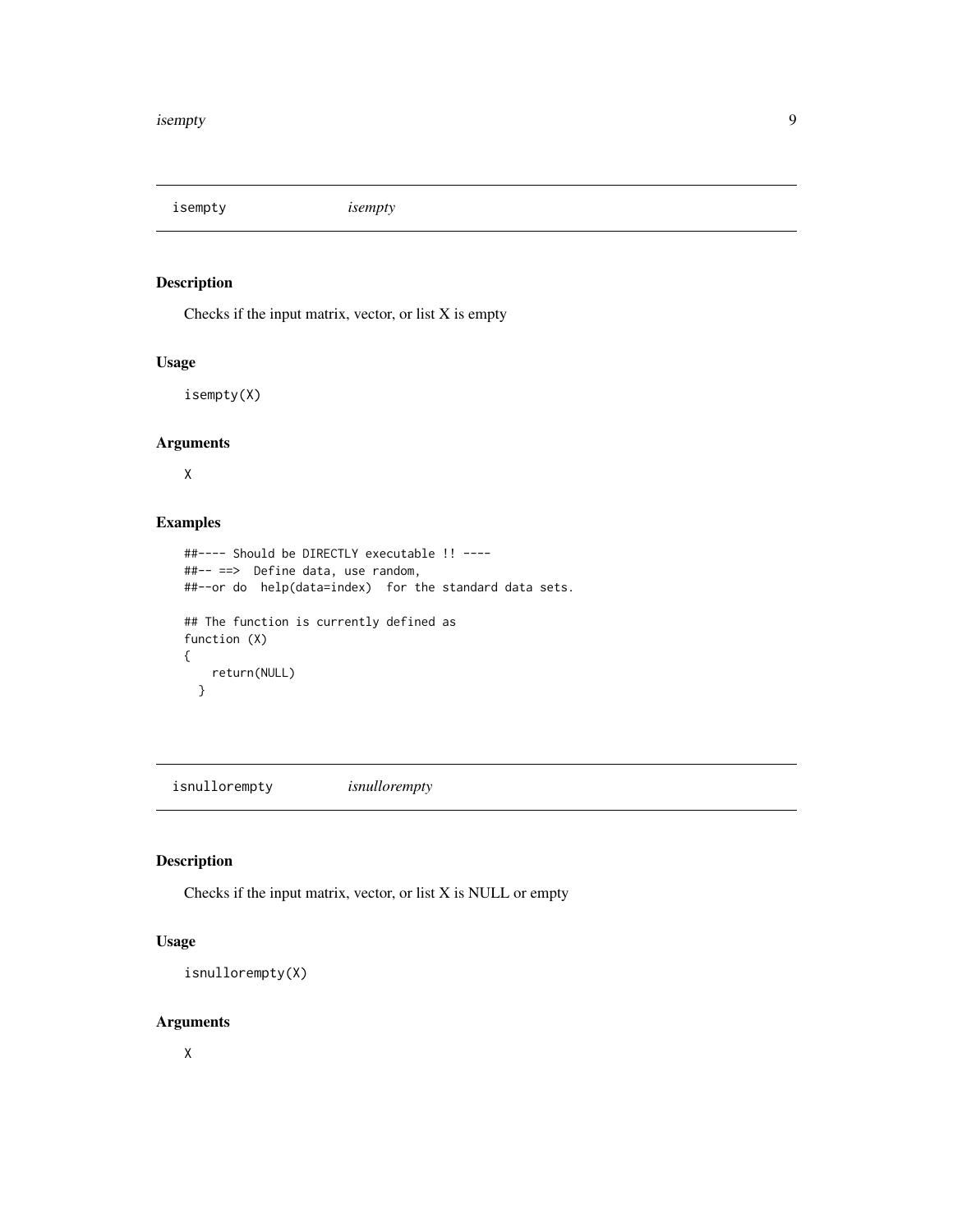#### Examples

```
##---- Should be DIRECTLY executable !! ----
##-- ==> Define data, use random,
##--or do help(data=index) for the standard data sets.
## The function is currently defined as
function (X)
{
   return(NULL)
  }
```
isValidBPM *isValidBPM*

#### Description

Checking if a matrix is a valid binary partition matrix (BPM)

#### Usage

isValidBPM(U)

#### Arguments

U

```
##---- Should be DIRECTLY executable !! ----
##-- ==> Define data, use random,
##--or do help(data=index) for the standard data sets.
## The function is currently defined as
function (U)
{
   return(NULL)
 }
```
<span id="page-9-0"></span>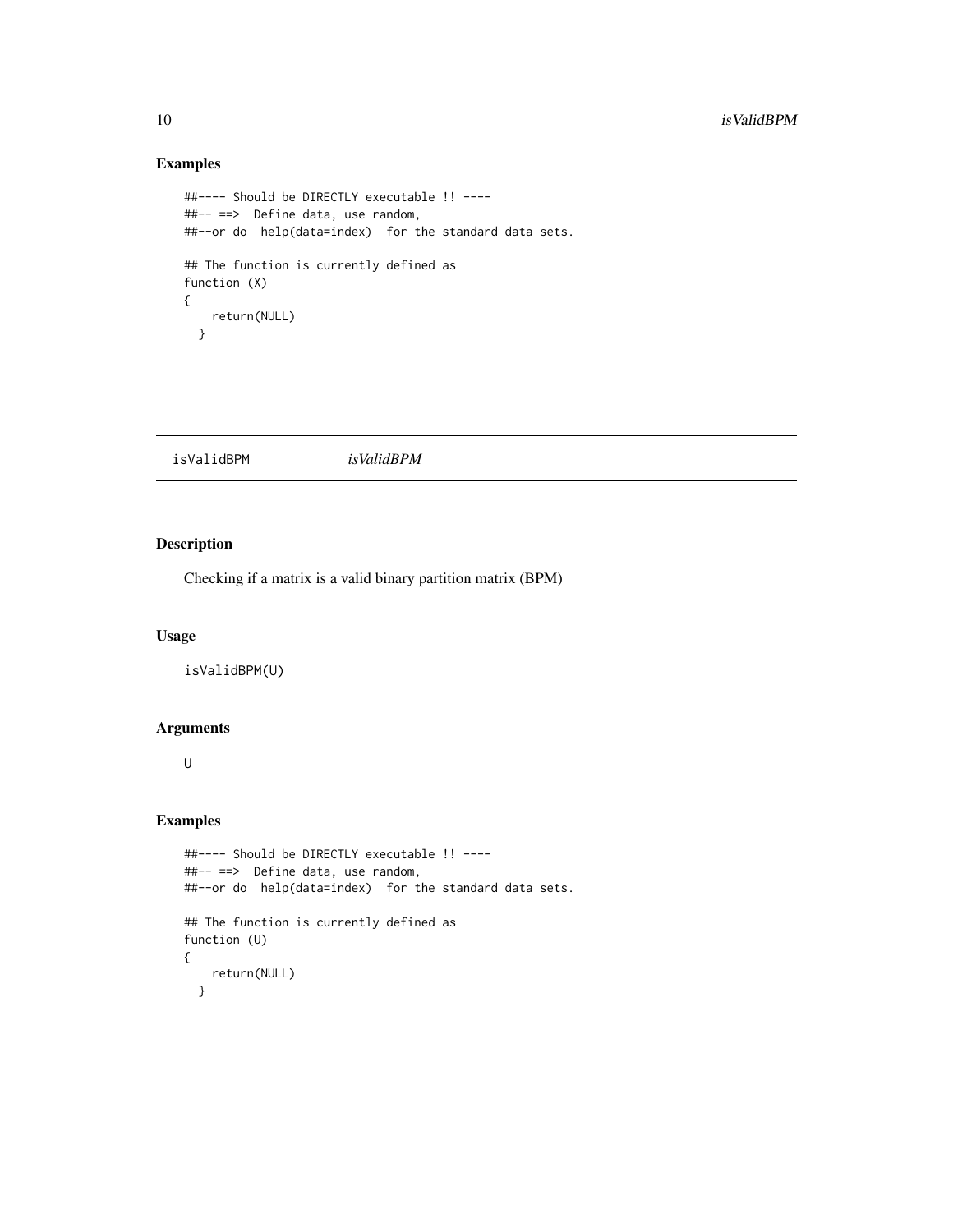<span id="page-10-0"></span>KA *KA*

#### Description

Perform Kaufman's initialisation for k-means clustering

#### Usage

```
KA(X,K,distancemetric)
```
#### Arguments

X K distancemetric

Examples

```
##---- Should be DIRECTLY executable !! ----
##-- ==> Define data, use random,
##--or do help(data=index) for the standard data sets.
## The function is currently defined as
function (X,K,distancemetric)
{
   return(NULL)
  }
```
kmeansKA *kmeansKA*

#### Description

Perform kmeans clustering using Kaufman's (KA) initialisation

#### Usage

kmeansKA(X, K, distancemetric, iter.max, nstart, algorithm, trace)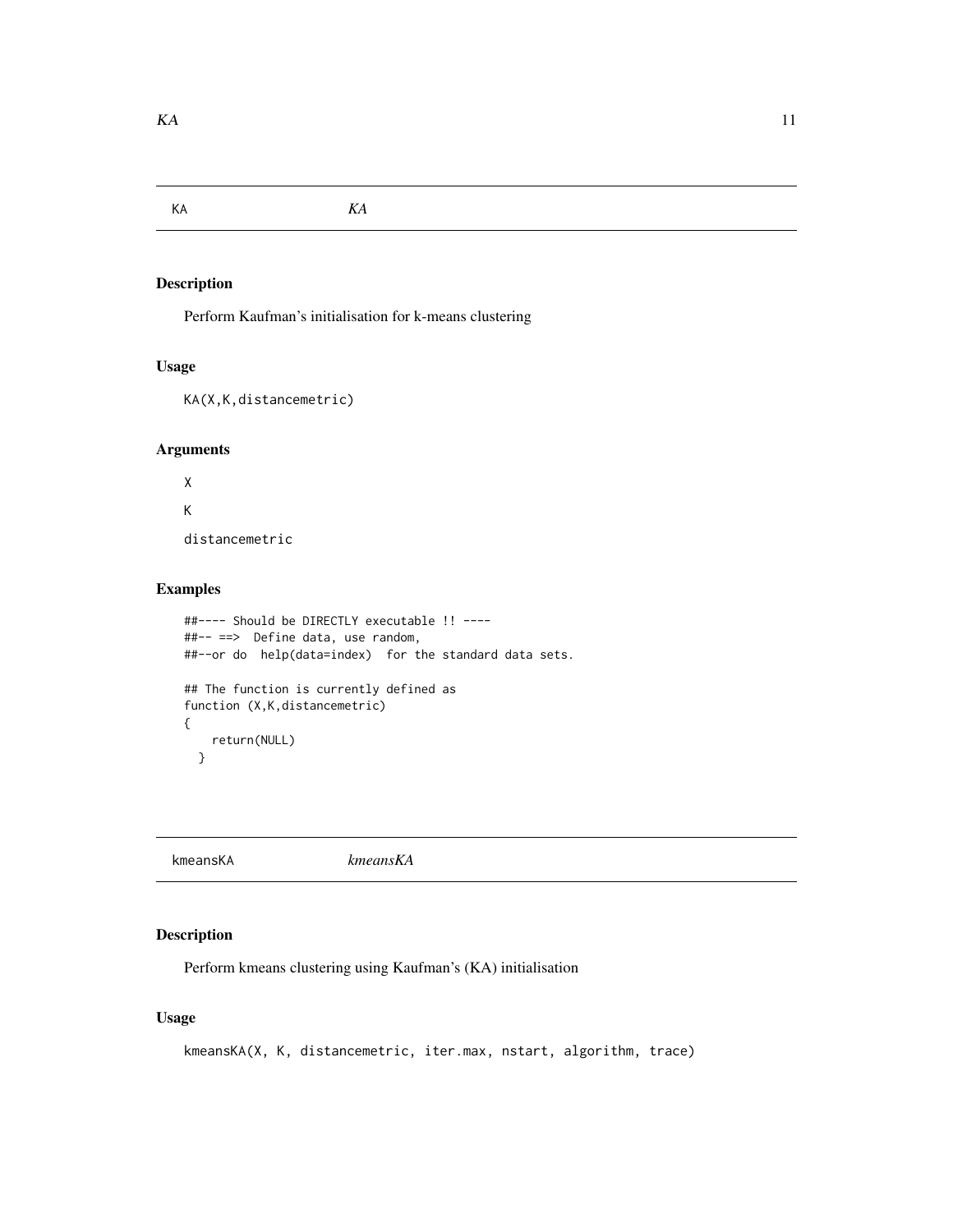#### 12 mnplots

#### Arguments

```
X
K
distancemetric
iter.max
nstart
algorithm
trace
```
mnplots *M-N Plots*

#### Description

Generate M-N plots and select clusters based on them

### Usage

```
mnplots(unclesResult, MCs = 10, corner = c(0, 1),
   removedtype = 'abs', removedval = 1,
   Vmse = numeric(), mseCache = numeric(), doplot = FALSE, subplotdim = numeric(),
   subplotind = 1:MCs, minimiseDistance = TRUE)
```
#### Arguments

|  | unclesResult | The result of the "uncles" function as it is, or a similarly structred list as ex-<br>plained here.                                                                                                                                                                                                                                                                                                                                                 |
|--|--------------|-----------------------------------------------------------------------------------------------------------------------------------------------------------------------------------------------------------------------------------------------------------------------------------------------------------------------------------------------------------------------------------------------------------------------------------------------------|
|  |              | This argument is a list which must include two named elements at least:                                                                                                                                                                                                                                                                                                                                                                             |
|  |              | - uncles Result \$X: A list of the datasets as matrices or data frames. If a single<br>dataset is provided, it may be provided as it is rather than as a list containing a<br>single matrix or data frame.                                                                                                                                                                                                                                          |
|  |              | - uncles Result\$B: This can simply be a list of partitions, or can be a multi-<br>dimensional list array of partitions. Any of the partitions, for example un-<br>clesResult\$B[[i]], is a binary partition of M rows representing M genes, and<br>K columns representing K clusters. The element uncles Result $B[[i]][j,k]$ is the<br>binary membership (either 1 or 0) of the (j)th gene in the $(k)$ th cluster as per the<br>(i)th partition. |
|  |              | The partitions can have different numbers of clusters (K values) represented by<br>their columns, but they all have to have the same numbers of genes, represented<br>by rows. Moreover, the gene represented by the (j)th row in one of the partitions<br>has to be the same gene represented by the (j)th row in all of the other partitions.<br>In other words, the rows of the partitions must be aligned.                                      |
|  |              | If this argument is passed as the output of the "uncles" function, it will be a 4D<br>list array of binary partitions with the dimensions of:                                                                                                                                                                                                                                                                                                       |

<span id="page-11-0"></span>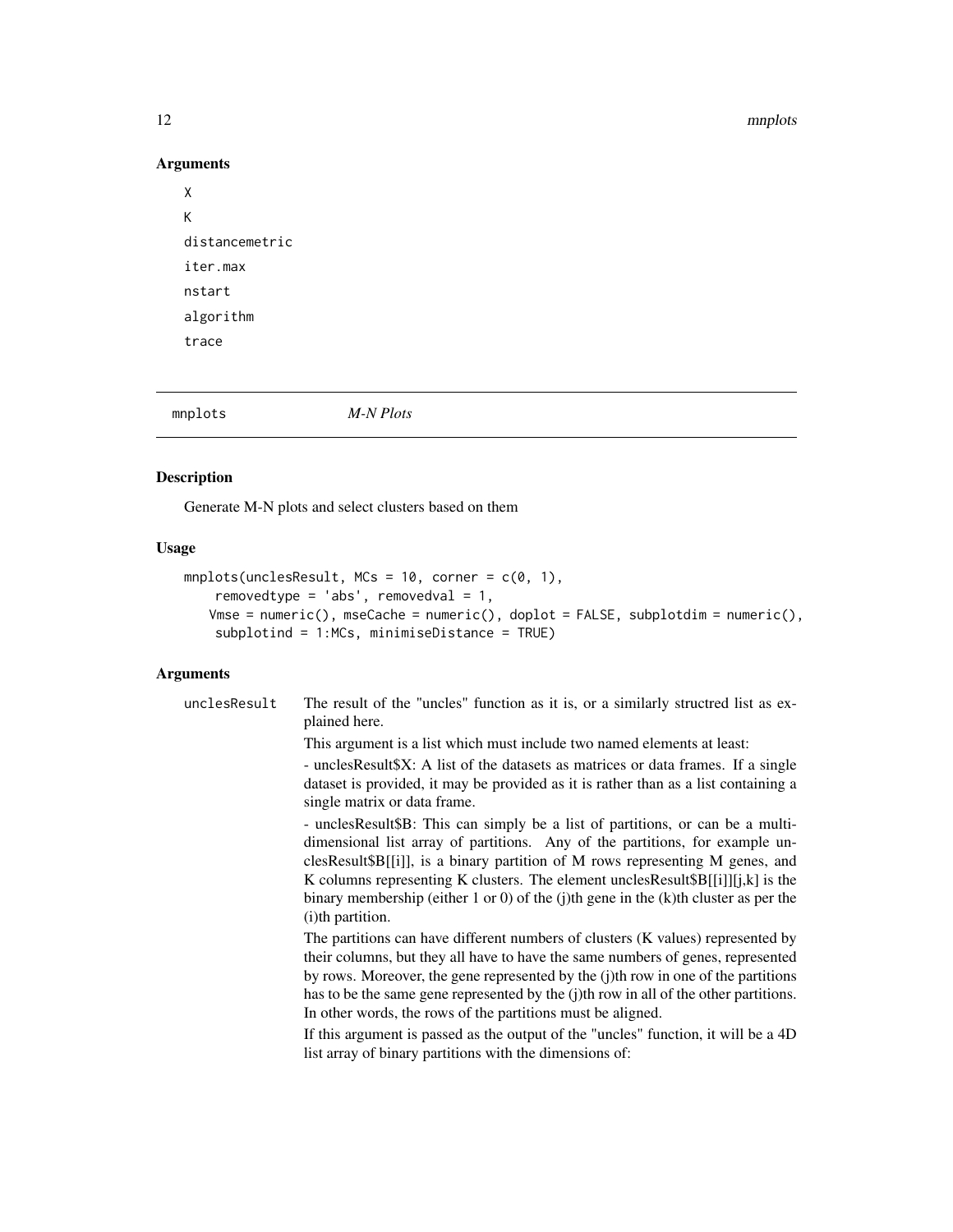#### $(T)x(NBP1)x(NBP2)x(NKs).$

where (T) is the number of the CoPaM final trials; (NBP1) is the number of the different values of the parameter of the binarisation technique if the UNCLES type is "A", and is the number of the different values of the parameter of the positive binarisation technique if the UNCLES type is "B"; (NBP2) is 1 if the UNCLES type is "A", and is the number of the different values of the parameter of the negative binarisation technique if UNCLES type is "B"; (NKs) is the number of the different numbers of clusters (K values). For example: if 5 trials of the final CoPaM were considered, UNCLES type "A" was used with a DTB binarisation technique whose parameter delta ranges from 0.0 to 1.0 with steps of 0.1, and 4 different K values were considered (e.g.  $K = 4, 8, 12,$  and 16), then the dimensions of unclesResult  $\beta$ B will be (5x11x1x4).

Other optional named elements of the argument unclesResult include:

- unclesResult\$GDM: Gene-dataset logical matrix of M rows representing M genes and L columns representing L datasets. A value of 1 in an element of this matrix indicates that the corresponding gene is found in the corresponding dataset, i.e. it is represented by some probe(s) in that dataset.

Default: All ones (all considered genes are found in all of the datasets).

- unclesResult\$params\$type: The type of UNCLES, 'A' or 'B'. Default: 'A'.

- unclesResult\$params\$setsP: For UNCLES type 'B', these are the datasets considered in the positive set of datasets. See the description of the argument "setsP" of the function "uncles".

- unclesResult\$params\$setsN: For UNCLES type 'B', these are the datasets considered in the negative set of datasets. See the description of the argument "setsN" of the function "uncles".

- unclesResult\$params\$wsets: For L datasets, this is a vector of L numeric values representing the relative weights of the datasets. The vector does not have to be normalised as it will be normalised within the "uncles" function. Valid examples for 5 datasets include:

wsets =  $c(0.2, 0.2, 0.2, 0.2, 0.2)$ 

wsets =  $rep(1, 5)$ 

 $wsets = c(4, 4, 4, 4, 4)$ wsets =  $c(1, 2, 2, 0, 1)$ wsets =  $c(0.2, 0.3, 0, 0.4, 0.4)$ 

Note that the first three examples result in the same weighting, which is to treat all datasets equally. If the weight of a dataset was set to zero, this implies excluding it of the analysis.

Default: numeric() # which will be read as equal weights for all datasets.

MCs The number of clusters to be selected by the M-N scatter plots technique. This is also the number of iterations, as in each iteration one cluster is selected. Default: 10.

corner The coordinates of point at the unity-normalised M-N plots which is considered as the reference point from which the distance is measured for the points of all of the clusters. Better clusters are those which are closer to this corner. Its default is the top-left corner of the plot with the coordinates of (0.0, 1.0). As the horizontal axis represents the dispersion within the cluster and the vertical axis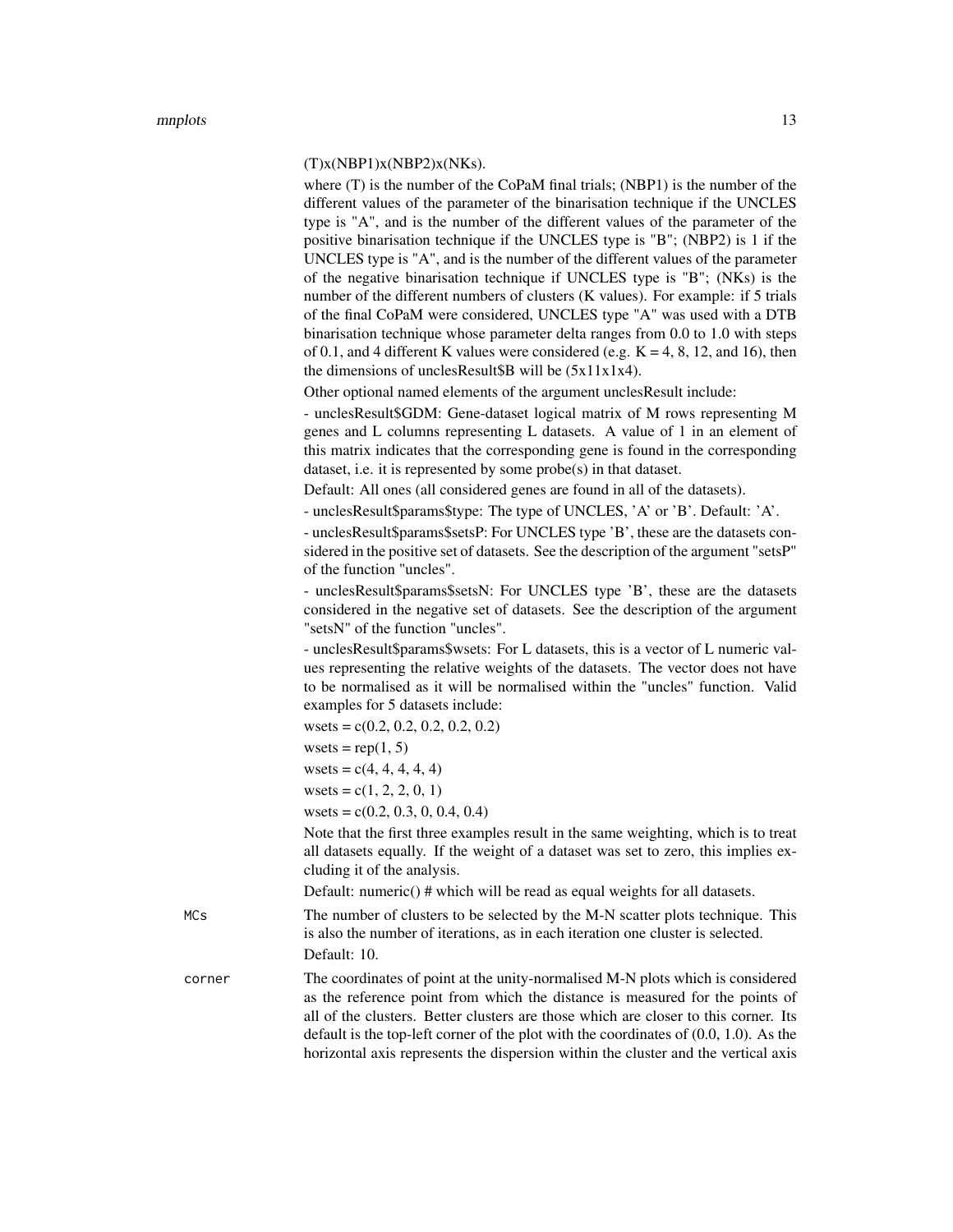|                  | represents the size of the cluster, clusters closer to that top-left corner minimise<br>dispersion while maximize their size.                                                                                                                                                                                                                                                                                  |
|------------------|----------------------------------------------------------------------------------------------------------------------------------------------------------------------------------------------------------------------------------------------------------------------------------------------------------------------------------------------------------------------------------------------------------------|
|                  | If the reference was moved a bit towards the right on the horizontal axis (e.g.<br>to become at $(0.2, 1.0)$ ), wider clusters will be selected. While if it was moved<br>towards the left (e.g. to become at $(-0.2, 1.0)$ ), tighter clusters will be selected.<br>Default: $c(0.0, 1.0)$ .                                                                                                                  |
| removedtype      | This is either 'perc' or 'abs'. When a cluster is selected as the best cluster<br>(closest to the "corner" argument), how do we identify the other clusters which<br>overlap with it?                                                                                                                                                                                                                          |
|                  | Read the description of the argument "removedval" below for details.<br>Default: 'abs'                                                                                                                                                                                                                                                                                                                         |
| removedval       | A numeric value indicating the minimum amount of overlap between the cluster<br>selected as the best cluster in the current iteration and the other clusters for these<br>other clusters to be removed before the following iteration.                                                                                                                                                                         |
|                  | If "removedtype" is 'perc', "removedval" represents the percentage of the over-<br>lap out of the smaller cluster between the two clusters being compared. "re-<br>movedval" in this case should be in the range 0.0 to 1.0. For example, if "re-<br>movedval" is 0.25, the overlap between the two clusters has to be at least 25%<br>of the smaller cluster of the two to consider it a significant overlap. |
|                  | If "removedtype" is 'abs', "removedval" represents the minimum number of<br>genes in the overlap to consider it as a significant overlap. "removedval" in<br>this case should be an integer greater than zero.                                                                                                                                                                                                 |
|                  | Default: 1. As the default of "removedtype" is 'abs', this means that if a single<br>gene was found in the overlap, the overlap is considered significant.                                                                                                                                                                                                                                                     |
| Vmse             |                                                                                                                                                                                                                                                                                                                                                                                                                |
| mseCache         |                                                                                                                                                                                                                                                                                                                                                                                                                |
| doplot           | If TRUE, the function plots the M-N plots in addition to providing the calculated<br>results in the output. If FALSE, it just calculates the results and provides them<br>without plotting.                                                                                                                                                                                                                    |
| subplotdim       |                                                                                                                                                                                                                                                                                                                                                                                                                |
| subplotind       |                                                                                                                                                                                                                                                                                                                                                                                                                |
| minimiseDistance |                                                                                                                                                                                                                                                                                                                                                                                                                |
|                  |                                                                                                                                                                                                                                                                                                                                                                                                                |

```
# This is the simplist way to apply UNCLES and MN plots.
# Just pass the datasets to the "uncles" function and then pass
# the UNCLES result to the "mnplots" function.
# Both functions will use default values for all other arguments.
#
# Define three random gene expression datasets for 1000 genes.
# The number of samples in the datasets are 6, 4, and 9, respectively.
#
# X = list()# X[[1]] = matrix(rnorm(6000), 1000, 6)
```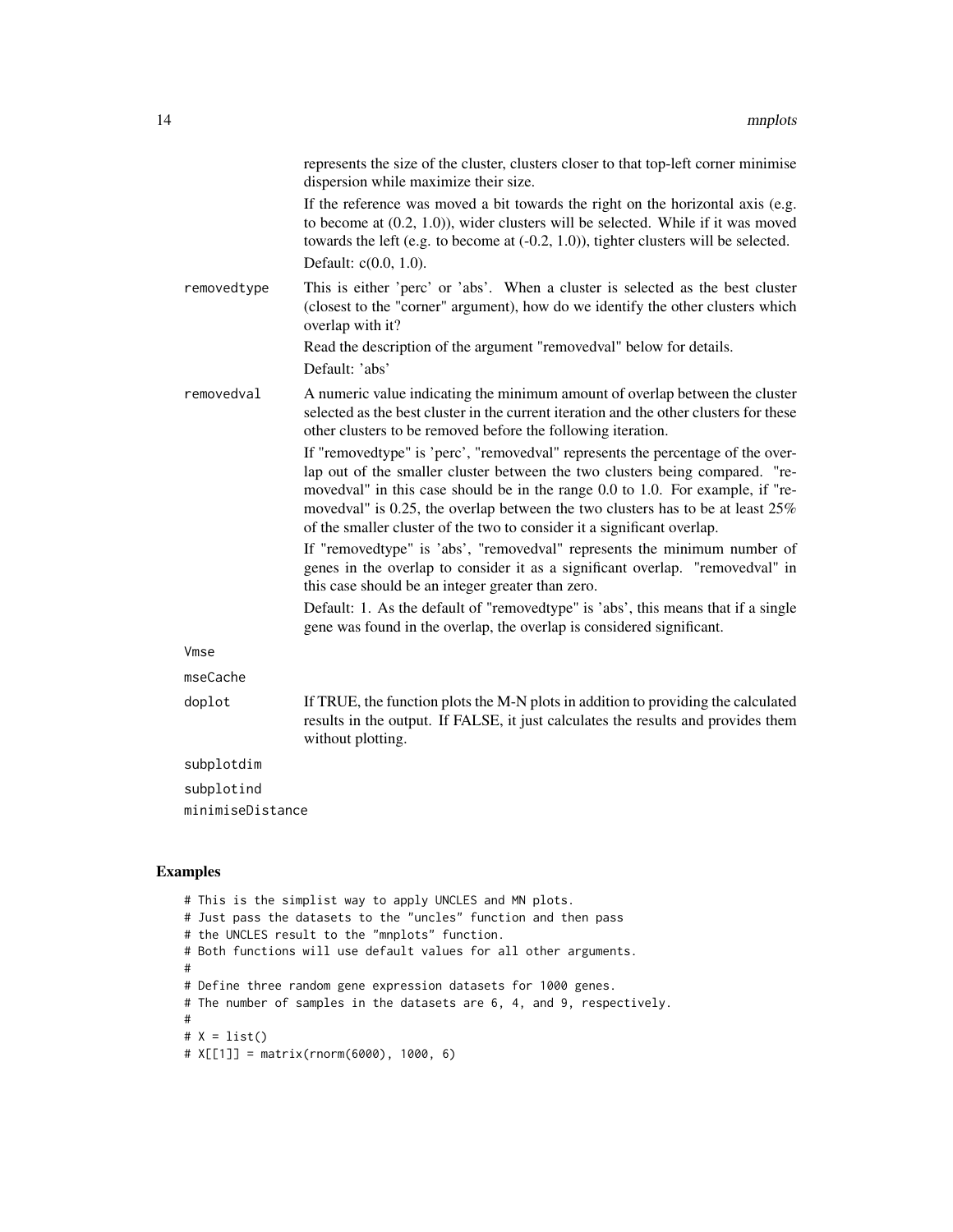#### <span id="page-14-0"></span>mseclusters and the set of the set of the set of the set of the set of the set of the set of the set of the set of the set of the set of the set of the set of the set of the set of the set of the set of the set of the set

```
# X[[2]] = matrix(rnorm(4000), 1000, 4)
# X[[3]] = matrix(rnorm(9000), 1000, 9)
#
# unclesResult <- uncles(X)
# mnResult <- mnplots(unclesResult)
#
# The clusters will be available in the form of a partition matrix in the variable:
# mnResult$B;
```
mseclusters *MSE Clusters*

#### Description

Calculate the MSE values for clusters.

#### Usage

mseclusters(X, B, normalise = TRUE)

#### Arguments

X B normalise

#### Examples

```
##---- Should be DIRECTLY executable !! ----
##-- ==> Define data, use random,
##--or do help(data=index) for the standard data sets.
```
normaliseMatrix *Normalise Matrix*

#### Description

Normalise a given matrix

#### Usage

normaliseMatrix(X, type)

#### Arguments

X

type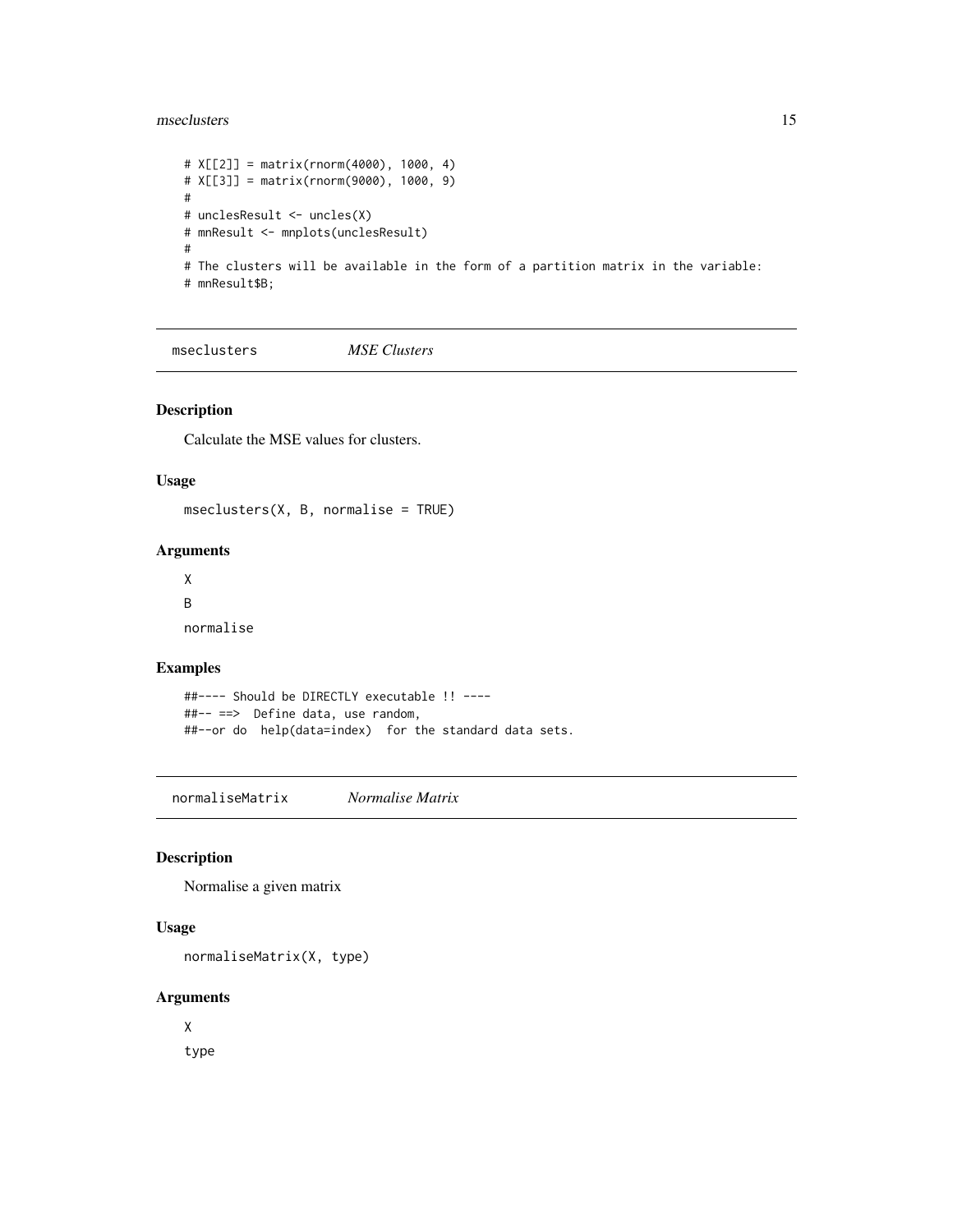#### Examples

```
##---- Should be DIRECTLY executable !! ----
##-- ==> Define data, use random,
##--or do help(data=index) for the standard data sets.
## The function is currently defined as
function (X, type)
{
   return(NULL)
  }
```
partMat2clustVec *partMat2clustVec*

### Description

Converts a partition matrix to a clustering result vector

#### Usage

partMat2clustVec(U, skipValidity=FALSE)

#### Arguments

U

skipValidity

```
##---- Should be DIRECTLY executable !! ----
##-- ==> Define data, use random,
##--or do help(data=index) for the standard data sets.
## The function is currently defined as
function(U, skipValidity=FALSE) {
    return(NULL)
}
```
<span id="page-15-0"></span>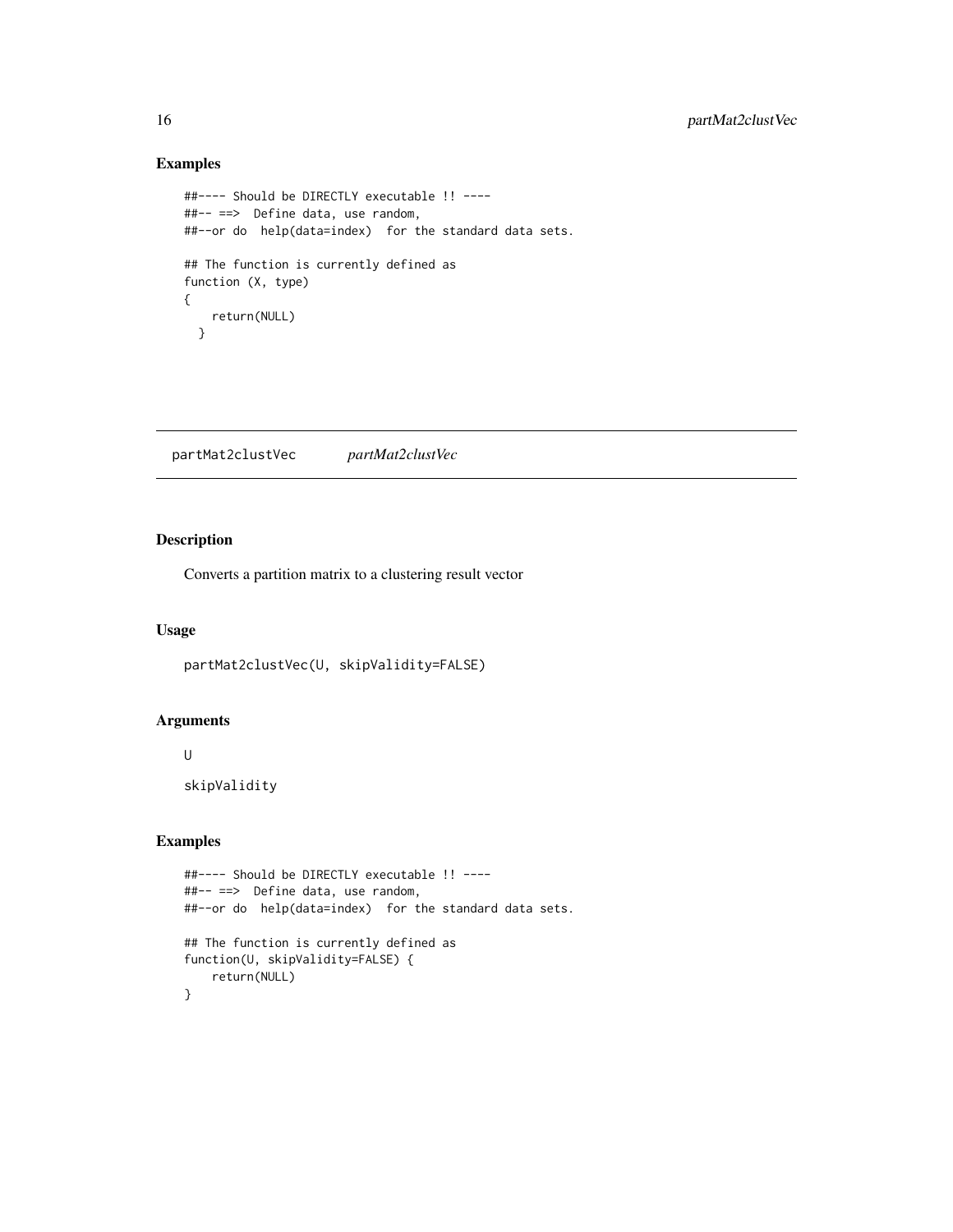<span id="page-16-0"></span>permutations *permutations*

#### Description

Finds all permutations of numbers 1 to n

#### Usage

permutations(n)

#### Arguments

n

#### Examples

```
##---- Should be DIRECTLY executable !! ----
##-- ==> Define data, use random,
##--or do help(data=index) for the standard data sets.
## The function is currently defined as
function (n)
{
   return(NULL)
  }
```
relabelClusts *Relabel Clusters*

#### Description

Relabel clusters

#### Usage

```
relabelClusts(ref, input, technique = "minmin", X = numeric(),
                distCriterion = "direct_euc")
```
#### Arguments

```
ref
input
technique
X
distCriterion
```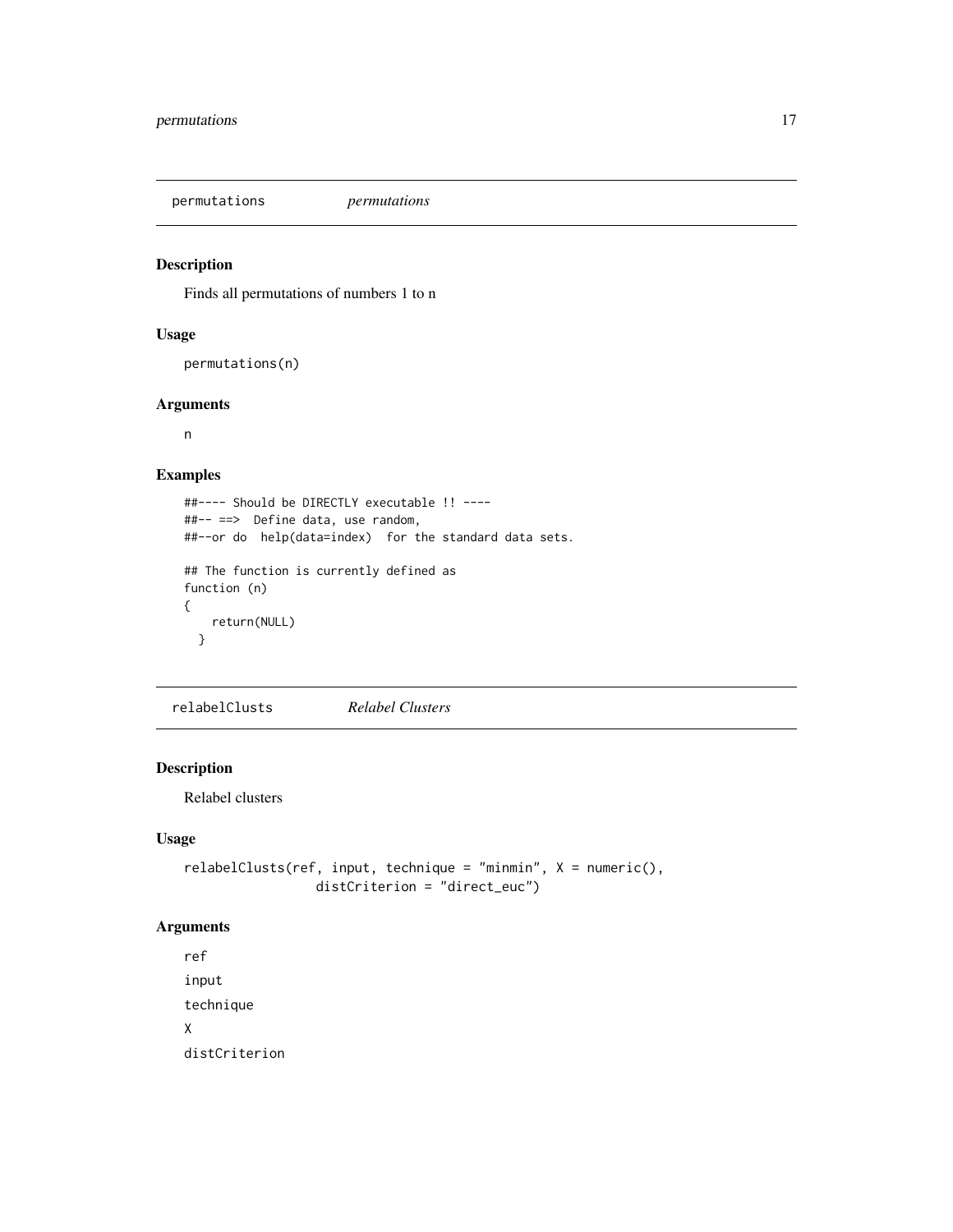#### Examples

```
##---- Should be DIRECTLY executable !! ----
##-- ==> Define data, use random,
##--or do help(data=index) for the standard data sets.
## The function is currently defined as
function (Ref, Input, technique = "minmin", X = numeric(), distCriterion = "direct_euc")
{
   return(NULL)
  }
```
SOMs *SOMs*

#### Description

Perform self-organising maps (SOMs) clustering

#### Usage

SOMs(X, K, topo = "hexagonal", rlen = 100, alpha =  $c(0.05, 0.01)$ , n.hood = "circular")

#### Arguments

X K topo rlen alpha n.hood

uncles *UNCLES*

#### Description

Perform UNCLES clustering

<span id="page-17-0"></span>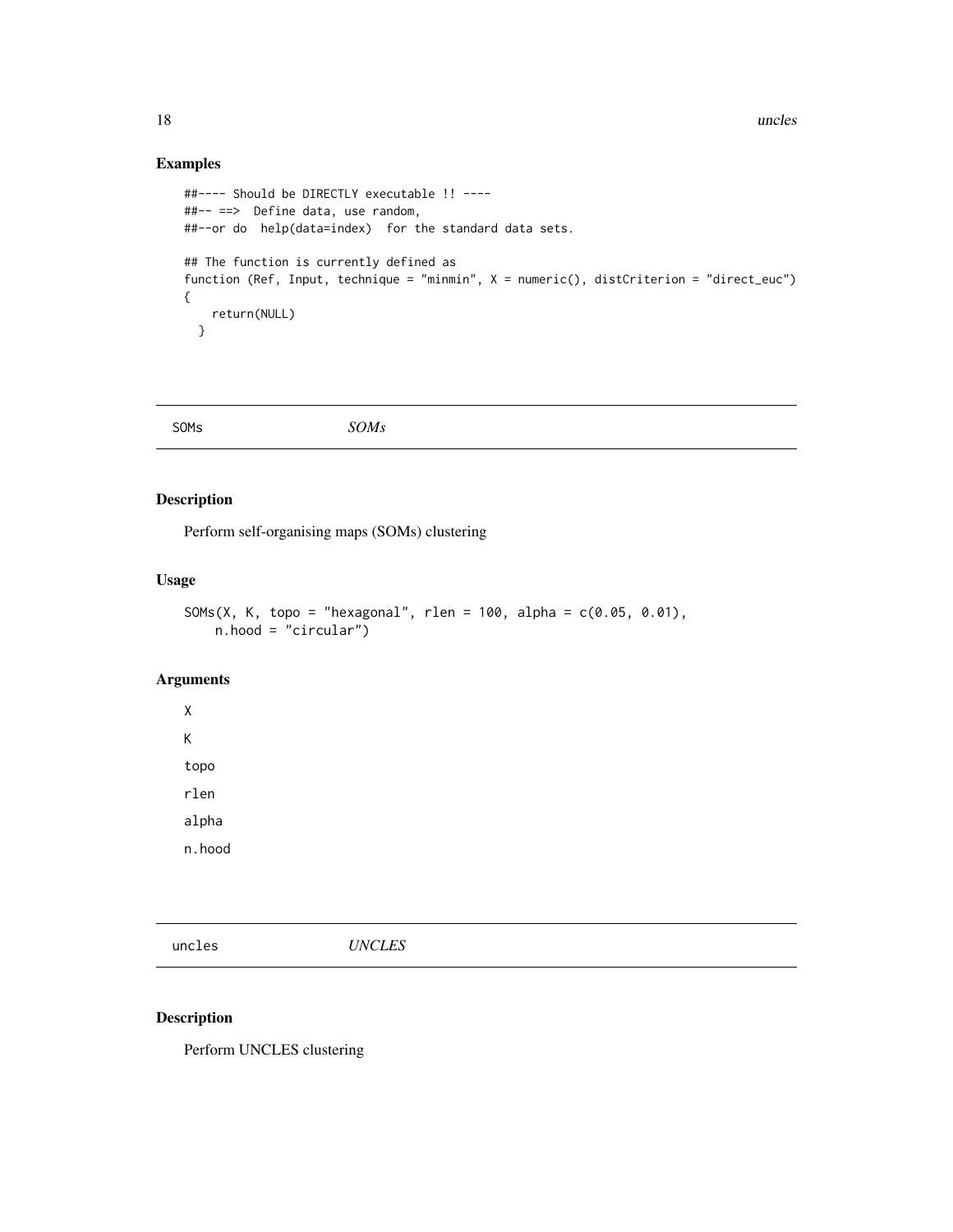#### uncles and the set of the set of the set of the set of the set of the set of the set of the set of the set of the set of the set of the set of the set of the set of the set of the set of the set of the set of the set of th

#### Usage

```
uncles(X, type = 'A', Ks = c(4, 8, 12, 16),
methods = list(kmeansKA, list(HC, method = "ward.D2"), SOMs),
methodsDetailed = list(), inparams = list(), normalise = 0,
samplesIDs = numeric(), flipSamples = list(), U = list(),
UType = 'PM', Xn = list(), relabel_technique = "minmin",
binarisation_technique = "DTB", binarisation_param = seq(0, 1, 0.1),
setsP = numeric(), setsN = numeric(),dofuzzystretch = FALSE, wsets = numeric(), wmethods = numeric(),
GDM = numeric(), CoPaMforDatasetTrials = 1, CoPaMfinaltrials = 1)
```
#### Arguments

| X               | The datasets to be clustered as a list of matrices or data frames. If a single dataset<br>is to be provided, it can be as a matrix, a data frame, or a list of a single matrix<br>or frame.                                                                                                                                                                                                                                                                                                                                                                                                                                                                                                                                                                                                                                                                                                                                                                                                                                                                                          |
|-----------------|--------------------------------------------------------------------------------------------------------------------------------------------------------------------------------------------------------------------------------------------------------------------------------------------------------------------------------------------------------------------------------------------------------------------------------------------------------------------------------------------------------------------------------------------------------------------------------------------------------------------------------------------------------------------------------------------------------------------------------------------------------------------------------------------------------------------------------------------------------------------------------------------------------------------------------------------------------------------------------------------------------------------------------------------------------------------------------------|
| type            | The type of UNCLES. Either "A" or "B". Default: "A"                                                                                                                                                                                                                                                                                                                                                                                                                                                                                                                                                                                                                                                                                                                                                                                                                                                                                                                                                                                                                                  |
| Ks              | A vector with the K values (numbers of clusters) with each of which UNCLES<br>will be performed to the same datasets. The result of the function will include<br>the results of applying UNCLES to each one of them. Default: $c(4, 8, 12, 14)$                                                                                                                                                                                                                                                                                                                                                                                                                                                                                                                                                                                                                                                                                                                                                                                                                                      |
| methods         | A list of the individual clustering methods' functions to be employed by UN-<br>CLES. Each method can be given as a single function (e.g. kmeans KA) or as a<br>list with the methods' function as its first element followed by named elements<br>representing the arguments to be passed to that clustering function. If the clus-<br>tering function returns a list of multiple elements and one of which is the actual<br>clustering result, add a named element to the list with the case-sensitive name<br>"output Variable" to indicate the name of the variable or element in the list which<br>includes the clustering result (as a vector of cluster indices or a partition matrix).<br>For example:<br>$method1 = kmeansKA$<br>$method2 = list(kmeans, outputVariable = "cluster", iter.max=100)$<br>$method3 = list(HC, method = "ward.D2")$<br>$method4 = list(HC, method = "average")$<br>$method5 = list(SOMs, topo = "rectangular")$<br>$methods = list(method1, method2, method3, method4, method5)$<br>Default: list(kmeansKA, list(HC, method = "ward.D2"), SOMs) |
| methodsDetailed |                                                                                                                                                                                                                                                                                                                                                                                                                                                                                                                                                                                                                                                                                                                                                                                                                                                                                                                                                                                                                                                                                      |
|                 | If you wish to apply different methods to different datasets, use this argument.<br>For L datasets, this is a list of L lists. Each list represents the methods to be ap-<br>plied to its corresponding dataset and has the format of the argument "methods"<br>above. If this argument was not provided, or of it was empty, the methods in the<br>argument "methods" will be applied to all datasets.<br>Default: list()                                                                                                                                                                                                                                                                                                                                                                                                                                                                                                                                                                                                                                                           |
| inparams        | As this uncles method includes in its output a variable "params" to store the<br>parameters used in it, you may provide input parameters here which will be                                                                                                                                                                                                                                                                                                                                                                                                                                                                                                                                                                                                                                                                                                                                                                                                                                                                                                                          |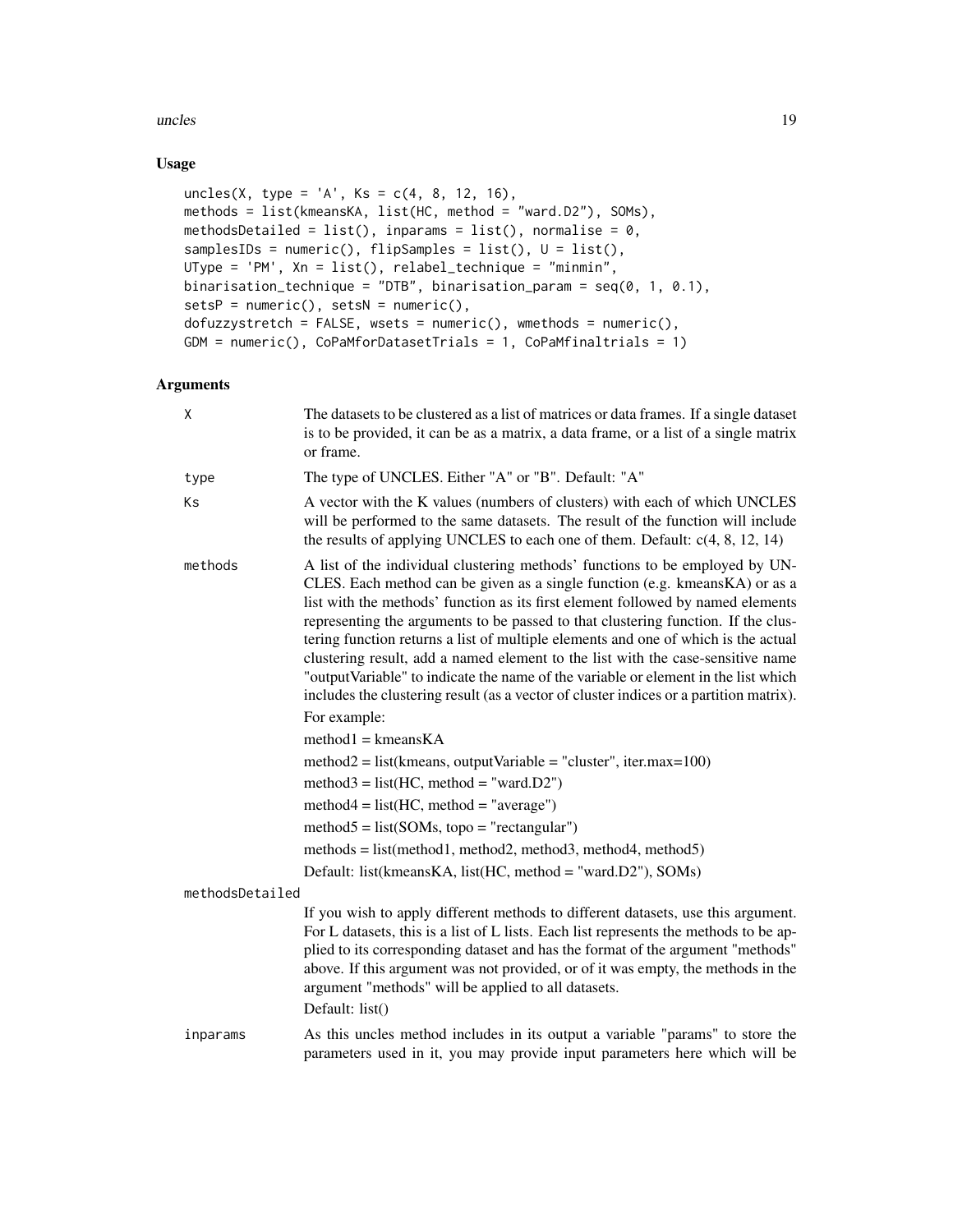|             | passed to the output as they are after the addition of the uncles parameters. This<br>is useful if you wish to add your own parameters.                                                                                                                                                                                                                                                                                                                                            |
|-------------|------------------------------------------------------------------------------------------------------------------------------------------------------------------------------------------------------------------------------------------------------------------------------------------------------------------------------------------------------------------------------------------------------------------------------------------------------------------------------------|
|             | Example:                                                                                                                                                                                                                                                                                                                                                                                                                                                                           |
|             | $params = list()$                                                                                                                                                                                                                                                                                                                                                                                                                                                                  |
|             | params\$author = "Basel Abu-Jamous"                                                                                                                                                                                                                                                                                                                                                                                                                                                |
|             | params\$studytitle = "Analysis of gene expression"                                                                                                                                                                                                                                                                                                                                                                                                                                 |
|             | $result = uncles(, inparams = params)$                                                                                                                                                                                                                                                                                                                                                                                                                                             |
|             | # the output "result\$params" here will have all uncles parameters in addition to<br>"author" and "studytitle".                                                                                                                                                                                                                                                                                                                                                                    |
| normalise   | For L datasets, this is a list of L normalisation values. Each element is a single<br>number or a vector of numbers representing the normalisation techniques to be<br>applied to the corresponding dataset in order. For example, if three datasets were<br>included, "normalise" can be:<br>list(6, c(3, 2), 6)                                                                                                                                                                  |
|             | which applies normalisation (6) to the first and the third datasets, and applies the<br>normalisation techniques (3) and (2), in order, to the second dataset.                                                                                                                                                                                                                                                                                                                     |
|             | If a single value or a single vector was provided, it is applied to all datasets.                                                                                                                                                                                                                                                                                                                                                                                                  |
|             | Refer to the help of the "normaliseMatrix" function for details on normalisation<br>techniques' codes.                                                                                                                                                                                                                                                                                                                                                                             |
|             | Default: 0 (no normalisation)                                                                                                                                                                                                                                                                                                                                                                                                                                                      |
| samplesIDs  | If some datasets include replicates that need summarisation, this must be pro-<br>vided. For L datasets, this is a list of L vectors of integers. Each vector has to be<br>equal in length to the number of samples in corresponding dataset. Each integer<br>in one of these vectors represents the index of the group of replicates to which<br>the corresponding sample belongs. The value (0) is provided to indicate that the<br>corresponding sample should not be included. |
|             | For example, consider this samplesIDs list for 3 different datasets:                                                                                                                                                                                                                                                                                                                                                                                                               |
|             | samplesIDs = $list(c(1, 1, 1, 2, 2, 2, 3, 3, 3, 4, 4, 4, 0, 0, 0, 0))$ ,                                                                                                                                                                                                                                                                                                                                                                                                           |
|             | 1:10,                                                                                                                                                                                                                                                                                                                                                                                                                                                                              |
|             | c(3, 2, 1, 3, 2, 1, 2, 0)                                                                                                                                                                                                                                                                                                                                                                                                                                                          |
|             | The first vector in these three vectors within samplesIDs matches the real dataset<br>GSE22552, which has 16 samples. The first 12 of them represent 3 replicates<br>for each of the four stages of erythropoiesis (CFU-E, Pro-E, Int-E, and Late-E).<br>The last 4 samples of the 16 are unsorted samples (not to be included).                                                                                                                                                   |
|             | The second vector represents a dataset with 10 independant samples with no<br>replicates.                                                                                                                                                                                                                                                                                                                                                                                          |
|             | The third vector represents a dataset with 3 groups of samples $(1, 2,$ and 3) with<br>replicates that are not ordered in the original dataset as desired in the output.                                                                                                                                                                                                                                                                                                           |
|             | In any case, the replicates are summarised by taking their median value, and<br>are ordered in the processed and normalised datasets starting from the group<br>numbered as (1), followed by (2), and so on.                                                                                                                                                                                                                                                                       |
|             | Default: numeric() (i.e. no replicates are combined, and provided datasets are<br>clustered as they are)                                                                                                                                                                                                                                                                                                                                                                           |
| flipSamples | This is provided if some samples in the datasets are replicates in opposite di-<br>rections (e.g. dyes in two-colour arrays were flipped for the condition and the                                                                                                                                                                                                                                                                                                                 |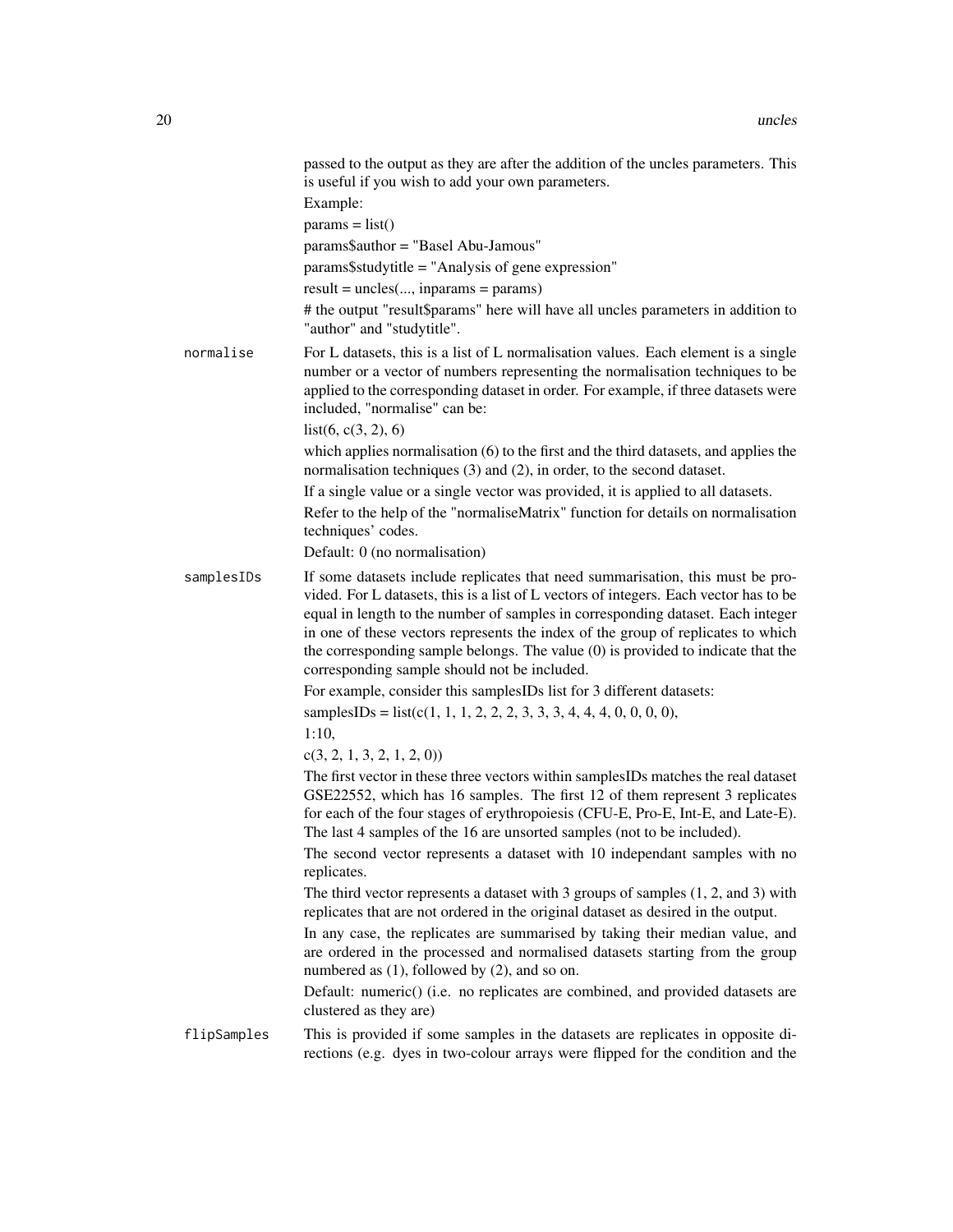same experimental condition), and therefore some of them needs to be "flipped" by taking their reciprocals or opposite sign before they can be summarised by median.

For L datasets, this is a list of L numeric vectors. This is an example for 4 datasets:

flipSamples = list(numeric(), numeric(), c(0, 0, 2, 0, 2, 0), numeric())

In this example, the first, second, and fourth datasets need no flipping of their samples. On the other hand, two samples of the third dataset, indicated with the flipping code (2), need to be negated by toggeling their sign before they are considered in summarisation as per the "samplesIDs" argument described above and indeed before clustering.

Flipping codes are:

0: no flipping 1: flipping by taking the reciprocal  $(1/x)$  2: flipping by negating  $(-x)$ 

Default: list() (i.e. no flipping for any dataset)

U If you already have the individual clustering results, provide them here. For L datasets, this should be a list matrix of L rows and as many columns as the used K values. Each element of this matrix will be a list of partition matrices that all use the same K value but may have been generated using different individual clustering methods or runs.

#### For example:

 $U[[i,1]]$  is a list of partitions of the (i)th dataset that have the same number of clusters (K). U[[i,1]][[1]] might be a partition produced by k-means clustering,  $U[[i,1]][[2]]$  might be a partition produced by self- organising maps (SOMs) clustering, and so on.

For the same (i)th dataset, U[[i,2]] is a nother list of partitions which have a similar K value to each other but different from  $U[[i,1]]$ .

The format of each partition  $U[[i,j]][[1]]$  depends on the value of the argument "UType". See details in the description of that argument below. The default of UType is "PM".

If (U) is provided, the arguments "methods" and "methodsDetailed" will be ignored.

Default: list()

UType This is the type of the partitions the argument "U" if provided. This can be "PM" for partition matrices or "IDX" for cluster index vectors.

> If UType is "PM", a partition  $U[[i,j]][[1]]$  should be a partition matrix of K rows representing clusters and M columns representing the clustered objects (e.g. genes in gene clustering). Each value U[[i,j]][l]][l,m] is the membership value of the (m)th gene in the (k)th cluster, and ranges from 0.0 (does not belong) to 1.0 (fully belongs).

> If UType is "IDX", a partition U[[i,j]][[l]] should be a vector of M integer elements (for M genes). Each value  $U[[i,j]][[1]][m]$  is an integer that represents the index of the cluster to which the (m)th gene belongs. Therefore, if the total number of clusters is  $(K)$ , this value would range from 1 to K. However, if the value is zero, it indicates that this gene does not belong to any cluster. Default: "PM"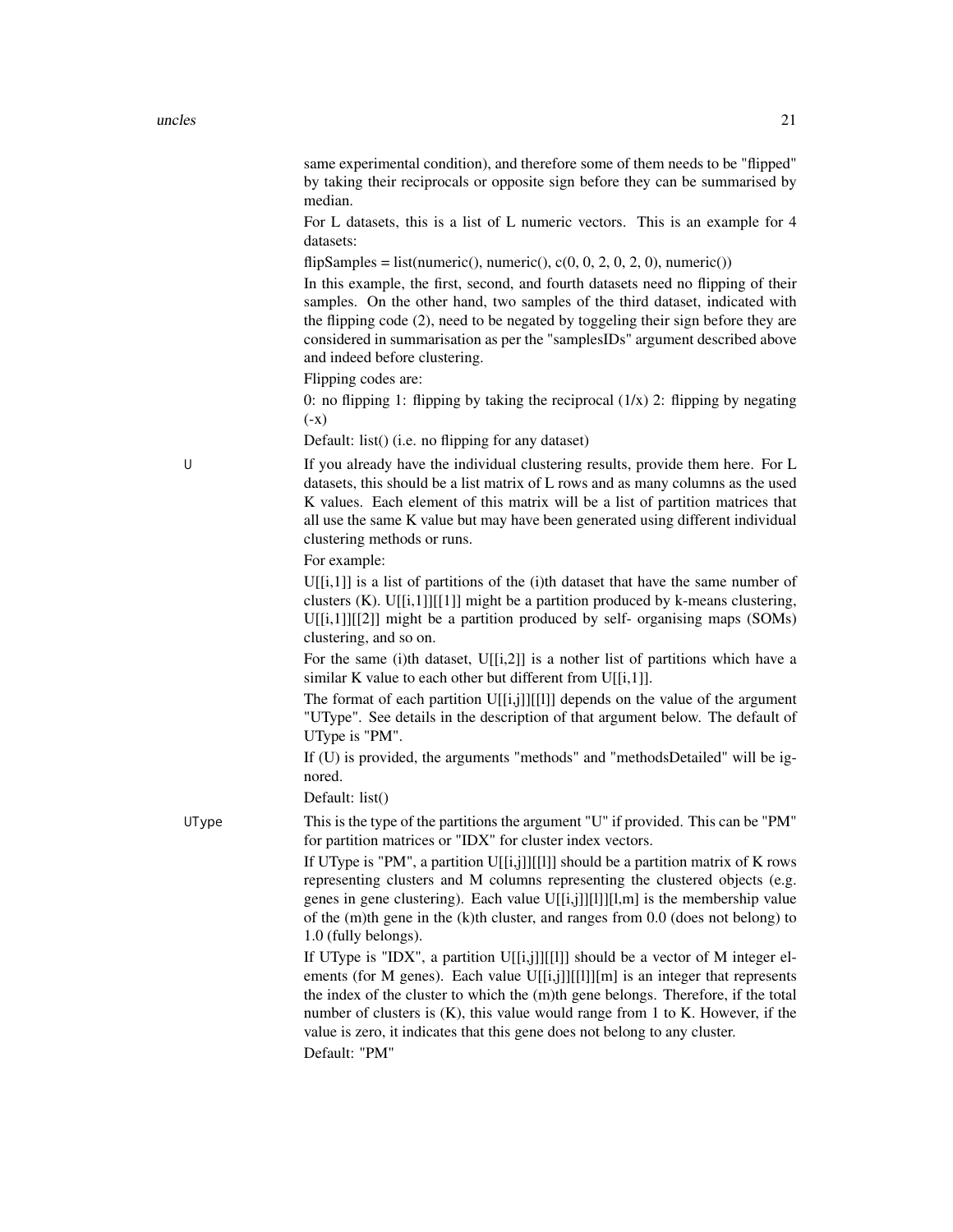Xn Normalised datasets. This has the same format of the argument "X", and if provided, normalisation using the "normalise" argument will be ignored. Default: list()

relabel\_technique

The relabelling technique to be used for the relabelling step. This can have one of these values:

- "brute": Brute force relabelling. This is not practical for  $K > 8$ .

- "minmin\_strict": minmin relabelling

- "minmax\_strict": minmax relabelling
- "minmin" (DEFAULT): if  $(K > 8)$ , minmin relabelling is applied, otherwise brute force is applied.
- "minmax": if  $(K > 8)$ , minmax relabelling is applied, otherwise brute force is applied.

#### binarisation\_technique

This is one of the six binarisation techniques described in (Abu-Jamous et al., PLOS ONE, 2013):

- "MVB": maximum value binarisation
- "IB": intersection binarisation
- "UB": union binarisation
- "TB": top binarisation
- "VTB": value threshold binarisation
- "DTB" (DEFAULT): difference threshold binarisation
- TB, VTB, and DTB require the next argument "binarisation\_param".

#### binarisation\_param

If the "binarisation\_technique" argument is TB, VTB, or DTB, this argument is considered. It is the tuning parameter that is associated with those techniques as described in (Abu-Jamous et al., PLOS ONE, 2013).

#### Default: seq(0, 1, 0.1)

setsP For UNCLES type "B", this is a vector of integers representing the indices of the positive datasets in X. If the number of datasets is L, every element of setsP should be between 1 and L, inclusively.

> For UNCLES type "A", a concatenation of both setsP and setsN is formed to represent the datasets to be considered. In other words, if the concatenation c(setsP, setsN) does not include all of the integers from 1 to L, the missing indices represent the indices of the datasets to be ignored in the UNCLES "A" analysis.

For example, if 8 datasets were provided in  $X (L = 8)$ , and:

 $type = "A"$ 

 $setsP = c(1, 2, 3, 6)$ 

 $setsN = c(4, 5, 8)$ 

This means that UNCLES A will be applied over the datasets 1, 2, 3, 6, 4, 5, and 8, while the dataset 7 will be ignored.

The X and Xn members of the result of UNCLES will include 7 datasets only in the order 1, 2, 3, 6, 4, 5, and then 8.

Default (if Type  $=$  "A"): 1:L

Default (if Type =  $"B"$ ): 1:(ceiling of  $L/2$ )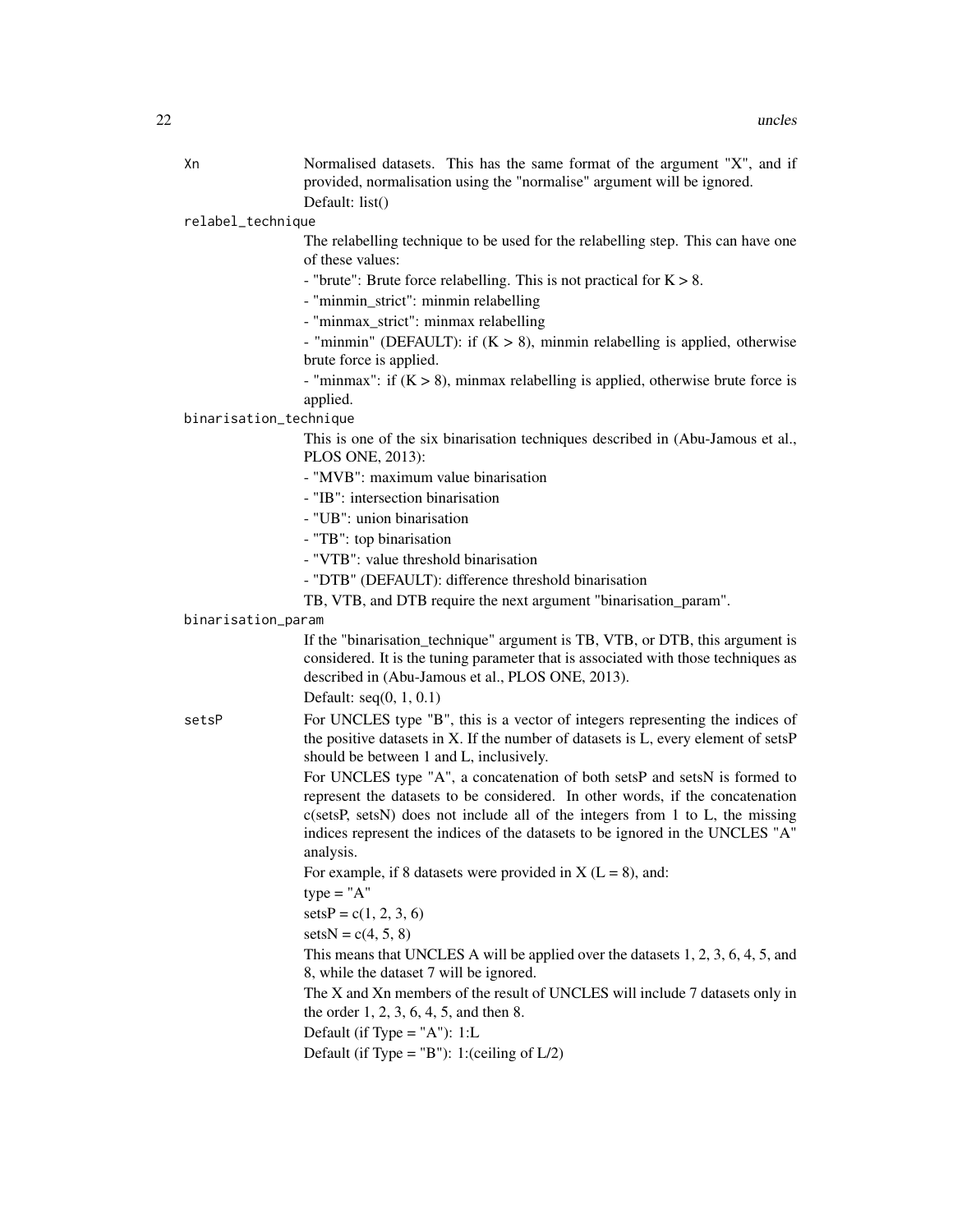| setsN      | For UNCLES type "B", this is a vector of integers representing the indices of<br>the negative datasets in X. If the number of datasets is L, every element of setsP<br>should be between 1 and L, inclusively.<br>For UNCLES type "A", see the description of the "setsP" argument.<br>Default (if Type = $'A$ "): numeric()<br>Default (if Type = $"B"$ ): 1:(floor of $L/2$ ).                                                                                                                                                                                                                                                                                                                                                                                                                                                                                                                                                   |
|------------|------------------------------------------------------------------------------------------------------------------------------------------------------------------------------------------------------------------------------------------------------------------------------------------------------------------------------------------------------------------------------------------------------------------------------------------------------------------------------------------------------------------------------------------------------------------------------------------------------------------------------------------------------------------------------------------------------------------------------------------------------------------------------------------------------------------------------------------------------------------------------------------------------------------------------------|
|            | dofuzzystretch When multiple clustering methods are applied to multiple datasets, the partitions<br>resulting from applying mutiple methods to the same dataset are first combined<br>to obtain an intermediate consensus partition matrix (CoPaM) per dataset, then<br>these intermediate CoPaMs are combined to produce the final CoPaM.<br>If "dofuzzystretch" is set to TRUE, the intermediate CoPaMs are "fuzzy stretched"<br>before they are combined to produce the final CoPaM. Fuzzy stretching is to<br>push their fuzzy values closer to 0.0 and 1.0, i.e. to make them less fuzzy and<br>closer to binary. This makes the effect of the differences amongst the datasets<br>on the final result stronger than the effect of the differences amongst the cluster-<br>ing methods. See the description of the "fuzzystrech" function for details on the<br>equations used to perform fuzzy stretching.<br>Default: FALSE |
| wsets      | For L datasets, this is a vector of L numeric values representing the relative<br>weights of the datasets. The vector does not have to be normalised as it will be<br>normalised within the "uncles" function. Valid examples for 5 datasets include:<br>wsets = $c(0.2, 0.2, 0.2, 0.2, 0.2)$<br>wsets = $rep(1, 5)$<br>wsets = $c(4, 4, 4, 4, 4)$<br>wsets = $c(1, 2, 2, 0, 1)$<br>wsets = $c(0.2, 0.3, 0, 0.4, 0.4)$<br>Note that the first three examples result in the same weighting, which is to treat<br>all datasets equally. If the weight of a dataset was set to zero, this implies ex-<br>cluding it of the analysis.<br>Default: numeric() # which will be read as equal weights for all datasets.                                                                                                                                                                                                                    |
| wmethods   | Similar format to "wsets" but as a vector with the same length as the number of<br>methods used, as it represents weights of the different clustering methods.                                                                                                                                                                                                                                                                                                                                                                                                                                                                                                                                                                                                                                                                                                                                                                     |
| <b>GDM</b> | Gene-Dataset Matrix (GDM) is provided if not all of the datasets have probe-<br>sets/entries for the same set of genes. GDM is an MxL matrix where M is the<br>total number of genes from all datasets and L is the number of the datasets.<br>$GDM[m, l]$ is 1 if the (m)th gene is included in the (l)th dataset, and is 0 if it<br>does not.<br>For example, if there are 6 genes in total ( $M = 6$ ) and 3 datasets ( $L = 3$ ), a<br>possible GDM can be:<br>$GDM =$<br>111<br>101<br>111<br>111                                                                                                                                                                                                                                                                                                                                                                                                                             |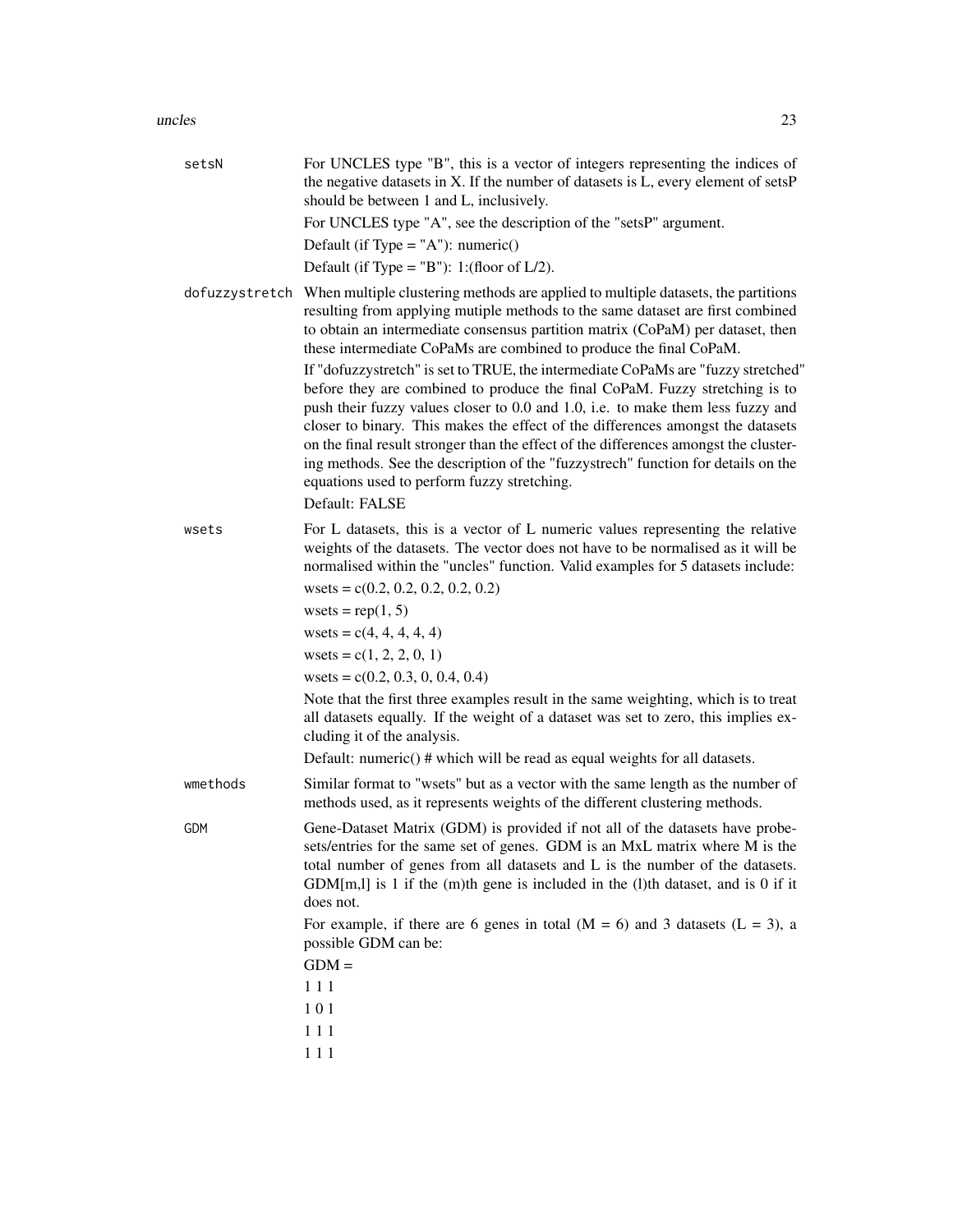- 0 1 1
- 1 1 1

This means that each one of the first and the second datasets has 5 genes only, while the third has all of the six genes. It is important that the rows of the datasets in the argument X are in the same order as the order in the GDM matrix.

Default: numeric() # which will consider that all datasets  $X[[1]]$  to  $X[[L]]$  have the same number of rows representing genes, and in the same order.

#### CoPaMforDatasetTrials

Number of different CoPaMs generated for each dataset by combining the partitions generated for that dataset.

This is used because the combining process takes one of the partitions to be combined as the reference and then applies relabelling and merging for the rest of them one by one. Practice shows that different order of partitions in this merging may produce different results. Therefore, generating more than one CoPaM for the same dataset using different random permutations, which are combined to produce the final CoPaM afterwards, may produce more robust results.

Default: 1.

#### CoPaMfinaltrials

Number of different final CoPaMs generated.

UNCLES first combines the different partitions generated for any single dataset into a single CoPaM per dataset per K value, or as many as the argument "Co-PaMforDatasetTrials" states if it was provided. Then, these per-set CoPaMs are combined to produce the final CoPaM. For the same reason for which the argument "CoPaMforDatasetTrials" may be provided, that is, because different orders of combining of the partitions or per-set CoPaMs into a CoPaM may produce different results, this argument also is provided.

In the final output, the variable "params\$CoPaMs" for type A or the variables "params\$CoPaMsP" and "params\$CoPaMsN" for type B, are list matrices with "CoPaMfinaltrials" rows and as many columns as the number of different K values, i.e. the number of elements in the argument "Ks". For example:

result = uncles(...) result\$params\$CoPaMs[[i,j]] is a CoPaM (numeric partition matrix) produced by the (i)th trial of combining the per-set CoPaMs of all datasets at the (j)th K value.

Also, the first dimension of the four dimensions of the output "B" is this number of trials as well.

Indeed, larger values of this argument enlarges the output, while larger values of the previous argument "CoPaMforDatasetTrials" does not, as all trials of perset CoPaMs are eventually combined into the same output fuzzy CoPaM(s) or binary  $B(s)$ .

Default: 1

- # This is the simplist way to apply UNCLES and MN plots.
- # Just pass the datasets to the "uncles" function and then pass
- # the UNCLES result to the "mnplots" function.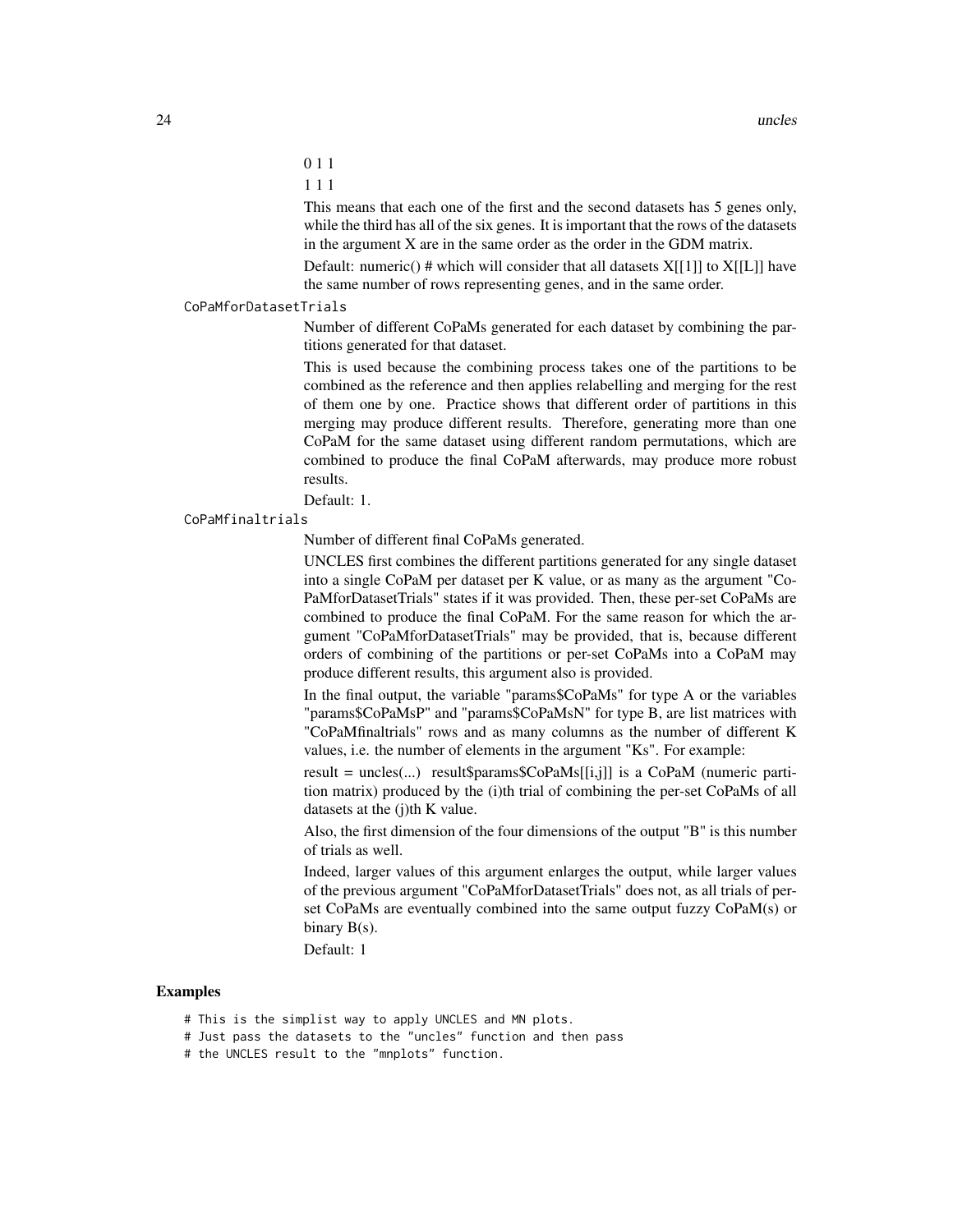#### uncles 25

```
# Both functions will use default values for all other arguments.
#
# Define three random gene expression datasets for 1000 genes.
# The number of samples in the datasets are 6, 4, and 9, respectively.
#
# X = list()# X[[1]] = matrix(rnorm(6000), 1000, 6)
# X[[2]] = matrix(rnorm(4000), 1000, 4)
# X[[3]] = matrix(rnorm(9000), 1000, 9)
#
# unclesResult <- uncles(X)
# mnResult <- mnplots(unclesResult)
#
# The clusters will be available in the form of a partition matrix in the variable:
# mnResult$B;
```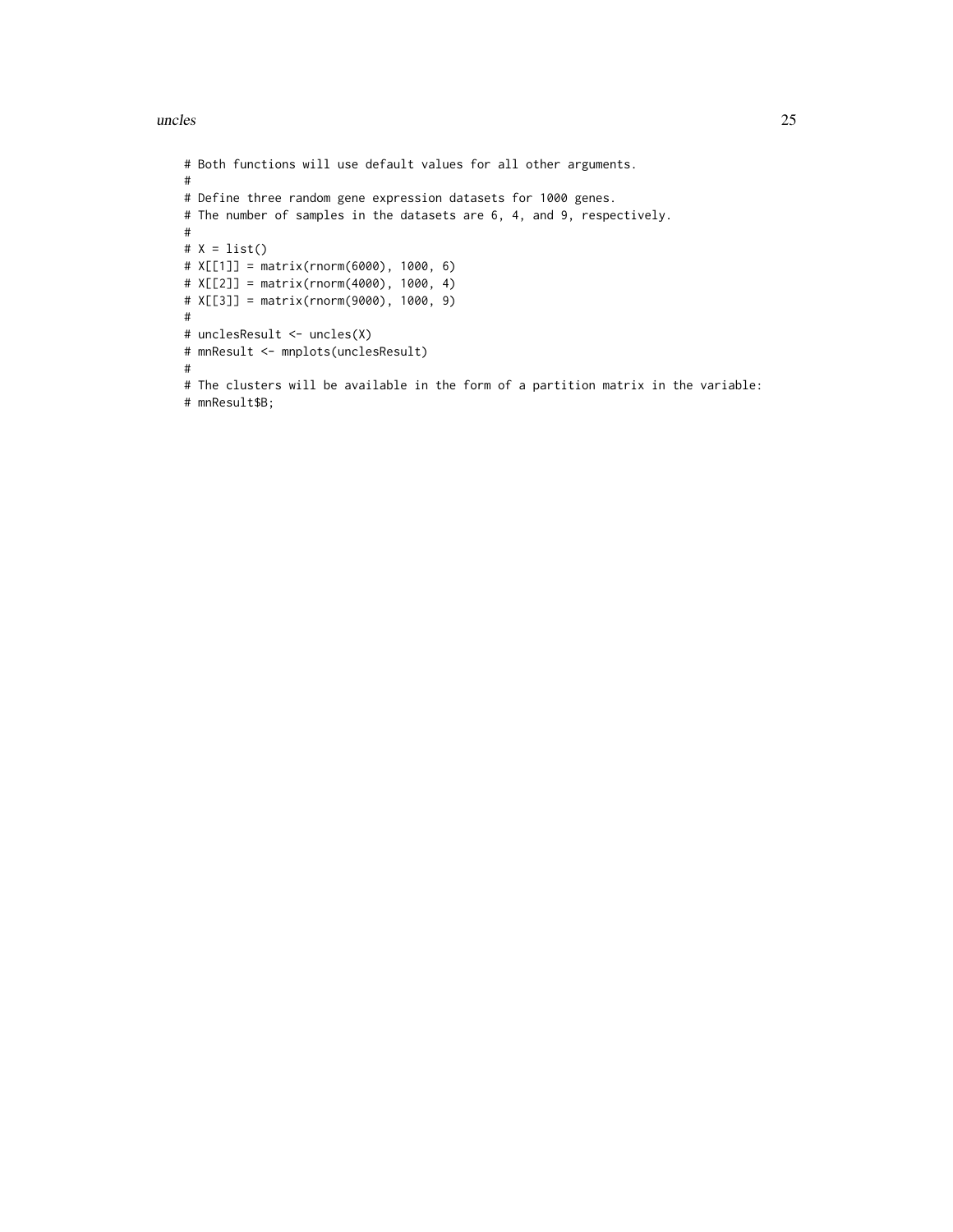# <span id="page-25-0"></span>Index

∗Topic \textasciitildeClustering uncles, [18](#page-17-0) ∗Topic \textasciitildeM-N scatter plots mnplots, [12](#page-11-0) ∗Topic \textasciitildeUNCLES uncles, [18](#page-17-0) ∗Topic \textasciitildekwd1 binarise, [2](#page-1-0) closestToSquareFactors, [3](#page-2-0) clustDist, [4](#page-3-0) clusterDataset, [4](#page-3-0) clustVec2partMat, [5](#page-4-0) factors, [5](#page-4-0) fixnans, [6](#page-5-0) fuzzystretch, [7](#page-6-0) generateCoPaM, [7](#page-6-0) HC, [8](#page-7-0) isempty, [9](#page-8-0) isnullorempty, [9](#page-8-0) isValidBPM, [10](#page-9-0) KA, [11](#page-10-0) kmeansKA, [11](#page-10-0) mseclusters, [15](#page-14-0) normaliseMatrix, [15](#page-14-0) partMat2clustVec, [16](#page-15-0) permutations, [17](#page-16-0) relabelClusts, [17](#page-16-0) SOMs, [18](#page-17-0) ∗Topic \textasciitildekwd2 binarise, [2](#page-1-0) closestToSquareFactors, [3](#page-2-0) clustDist, [4](#page-3-0) clusterDataset, [4](#page-3-0) clustVec2partMat, [5](#page-4-0) factors, [5](#page-4-0) fixnans, [6](#page-5-0) fuzzystretch, [7](#page-6-0) generateCoPaM, [7](#page-6-0) HC, [8](#page-7-0)

isempty, [9](#page-8-0) isnullorempty, [9](#page-8-0) isValidBPM, [10](#page-9-0) KA, [11](#page-10-0) kmeansKA, [11](#page-10-0) mseclusters, [15](#page-14-0) normaliseMatrix, [15](#page-14-0) partMat2clustVec, [16](#page-15-0) permutations, [17](#page-16-0) relabelClusts, [17](#page-16-0) SOMs, [18](#page-17-0) ∗Topic package UNCLES-package, [2](#page-1-0) binarise, [2](#page-1-0) closestToSquareFactors, [3](#page-2-0) clustDist, [4](#page-3-0) clusterDataset, [4](#page-3-0) clustVec2partMat, [5](#page-4-0) factors, [5](#page-4-0) fixnans, [6](#page-5-0) fuzzystretch, [7](#page-6-0) generateCoPaM, [7](#page-6-0) HC, [8](#page-7-0) isempty, [9](#page-8-0) isnullorempty, [9](#page-8-0) isValidBPM, [10](#page-9-0) KA, [11](#page-10-0) kmeansKA, [11](#page-10-0) mnplots, [12](#page-11-0) mseclusters, [15](#page-14-0) normaliseMatrix, [15](#page-14-0) partMat2clustVec, [16](#page-15-0)